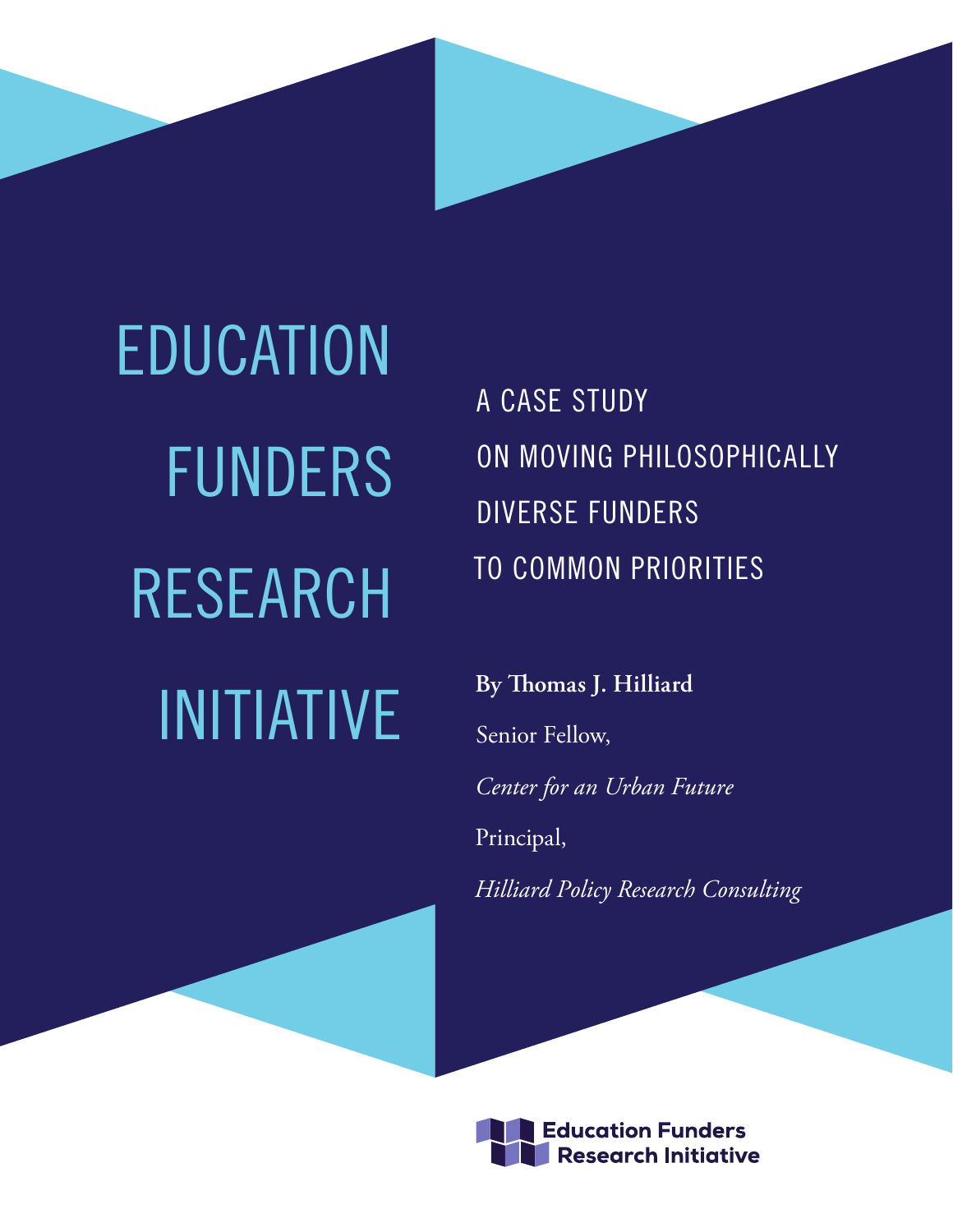© Philanthropy New York July 2015 By Thomas J. Hilliard Senior Fellow, Center for an Urban Future Principal, Hilliard Policy Research Consulting

**Thomas J. Hilliard** was Senior Fellow at the Center for an Urban Future and Principal at Hilliard Policy Research Consulting at the time this report was authored. He previously served as Senior Policy Associate at the Albany-based Schuyler Center for Analysis and Advocacy, where he launched an initiative to expand postsecondary opportunities for low-income adults. He now serves as Policy Director of the Institute for Children, Poverty and Homelessness.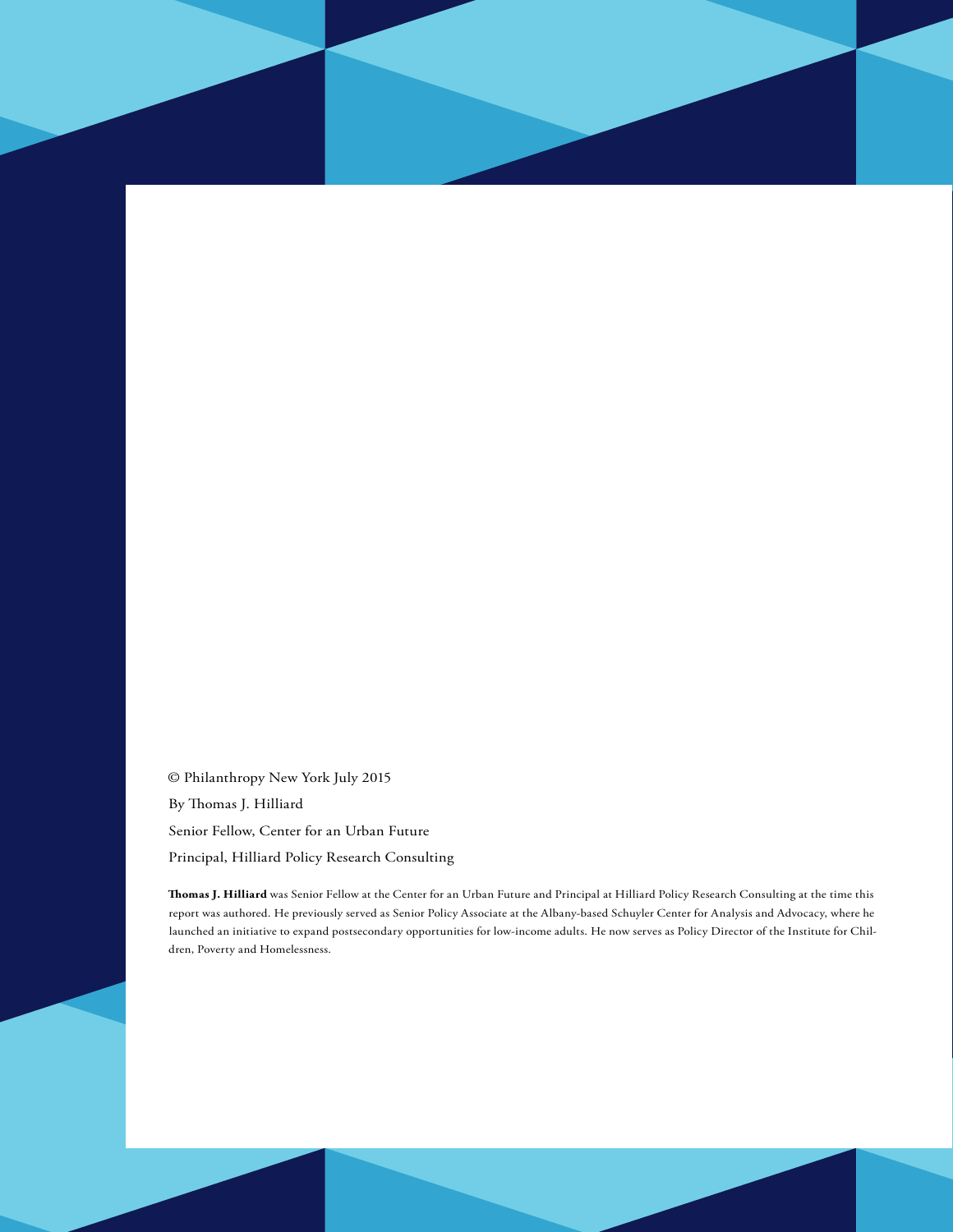# **CONTENTS**

| Outcomes of the EdFunders Collaborative entering the service of the EdFunders Collaborative entering the service of the EdFunders Collaborative entering the service of the Service of the Service of the Service of the Servi |
|--------------------------------------------------------------------------------------------------------------------------------------------------------------------------------------------------------------------------------|
| Key Components of the Initiative: Strategies and Lessons Learned Alberta Alberta Alberta Alberta Alberta Albert                                                                                                                |
| Issues to Consider in Each Phase <i>and a subset of the state in the state in the state in the state in</i> 19                                                                                                                 |
|                                                                                                                                                                                                                                |
| Postscript descriptions and a series of the contract of the contract of the contract of the contract of the contract of the contract of the contract of the contract of the contract of the contract of the contract of the co |
|                                                                                                                                                                                                                                |
|                                                                                                                                                                                                                                |
|                                                                                                                                                                                                                                |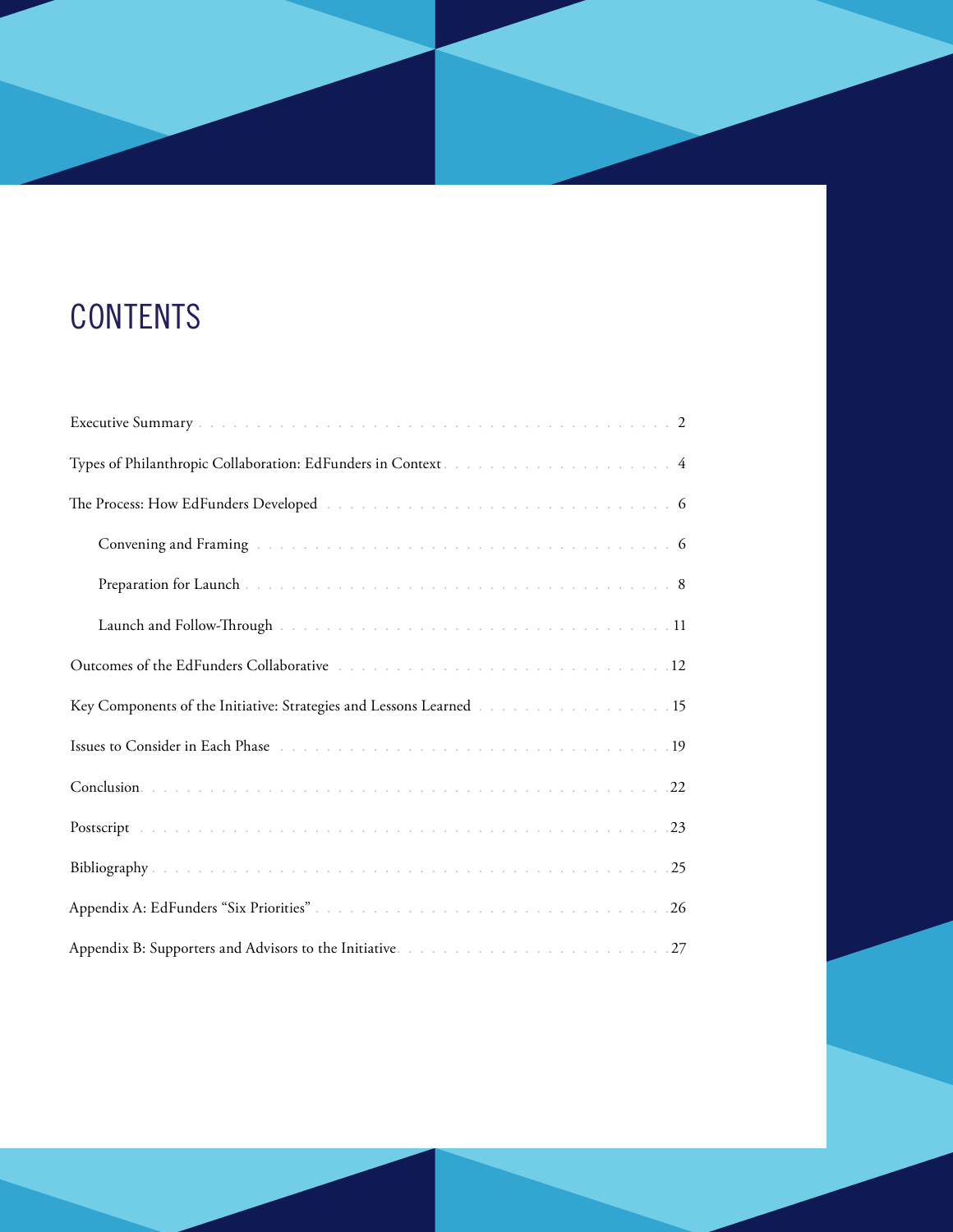# EXECUTIVE SUMMARY

Collaboration is a recurring theme among philanthropic funders and their grantees. Most funders have engaged in collaboration at some level. A few collaborations achieve outstanding success and are lionized in case studies. Others break up without conclusion or fall short of their original mission and are tactfully forgotten.

One standard assumption about funder collaborations is that the participants agree on an action agenda. The purpose of the collaboration is to carry out that commonly agreed agenda. But what if the funders in the room do not agree? What if the subject area is so divisive, so polarizing, that strife appears to be the natural order, rather than consensus? The most natural course would be for participants to agree to disagree and go their separate ways.

A group of education funders in New York City adopted an entirely different and even counterintuitive strategy:

This collaboration represents a different, even counterintuitive strategy: Bring a group of funders with diverse perspectives into one room, commission original research to identify the evidence base for a set of common-ground priorities and then use the consensus around those priorities to foster productive dialogue among key education stakeholders.

Bring a group of funders with diverse perspectives into one room, commission original research to identify the evidence base for a set of common-ground priorities and then use the consensus around those priorities to foster productive dialogue among key education stakeholders. The success of this initiative establishes an intriguing new collaborative model for the philanthropic world.

In July 2012, a group of education funders convened by Philanthropy New York developed a plan to prepare for the impending election of a new mayor only 16 months away. It would be a momentous changing of the guard, as Mayor Michael Bloomberg departed after three terms and 12 years of relentless innovation in the city's public education system.

They knew that executing any collaborative strategy would be challenging. Education policy is perhaps the most contentious policy area in the United States, even more so than healthcare because it sorts less clearly along ideological lines. New York City in particular has been (and continues to be) the setting for sharp-elbowed disputes over charter schools, standardized testing, teacher evaluation and school finance, just to name a few. Cleavages among education funders reflect these broader conflicts. Furthermore, funding portfolios diverge broadly, making any attempt at categorization inherently challenging.

The group's plan presented a striking case study in philanthropic jiu-jitsu. Rather than work only with likeminded funders or get bogged down in the heated debates already pervasive in the media and politics, these funders chose to acknowledge their differences and focus on areas

### TIMELINE OF THE EDUCATION FUNDERS RESEARCH INITIATIVE

**May** 

2012

#### April

#### Education Working Group (EWG) meeting considers three collaborative activities.

PNY staff and EWG Co-Chairs outline in emails and meetings a basic "project description" to put before the larger group; contracts with Foundation Center for report on education investments in NYC public education.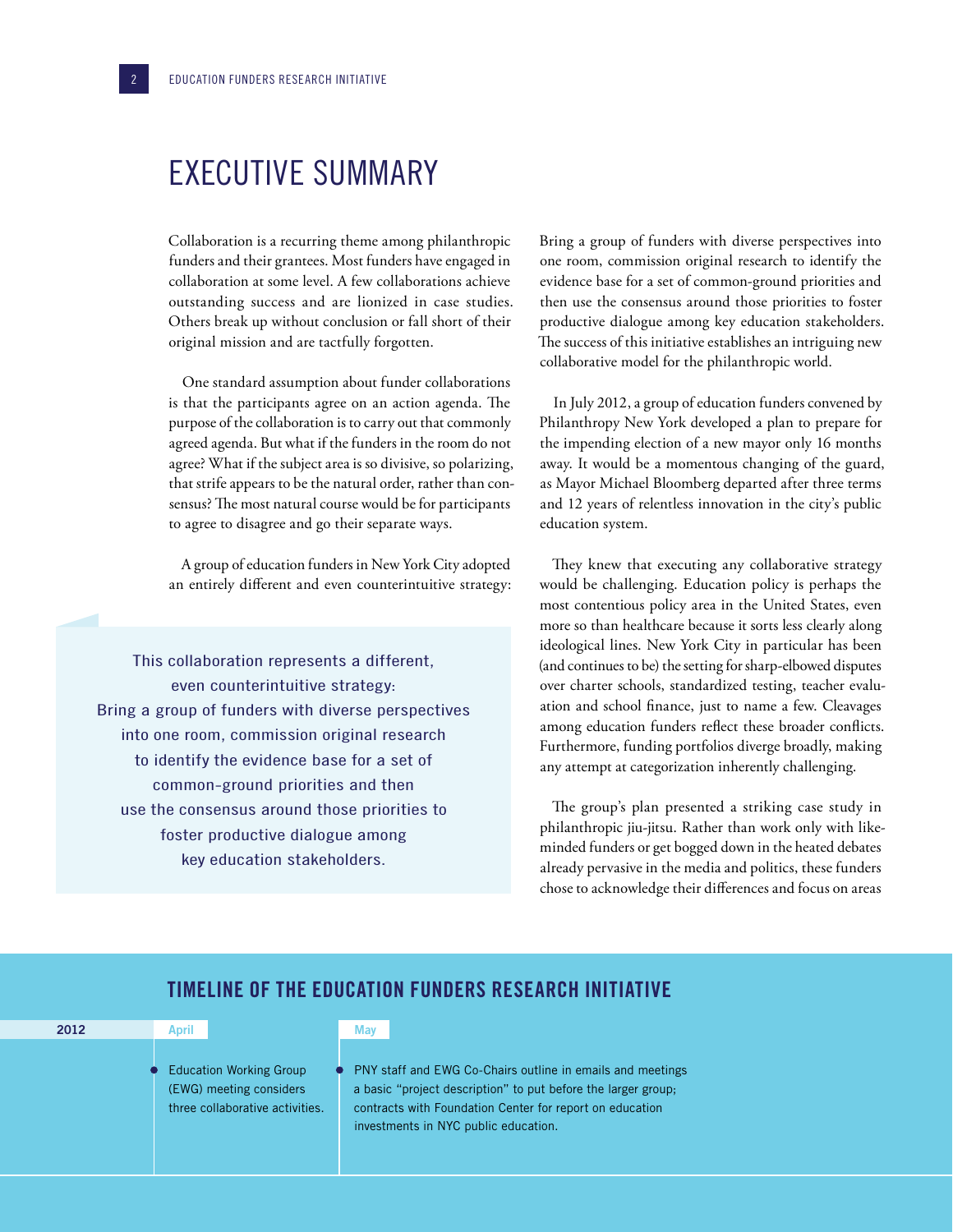of common agreement, eventually succeeding in identifying priority areas that applied across both traditional neighborhood schools and charter schools. The working group of 16 funders that took on this challenge eventually named themselves the Education Funders Research Initiative, or EdFunders for short, because they viewed research as the distinctive organizing principle of their project. EdFunders retained academic, philosophically unaligned researchers to draft a series of three policy-relevant papers. An intellectually diverse board of advisors commented on drafts of each paper to strengthen their intellectual rigor. The final paper distilled policy recommendations based on evidence and served as the basis for a set of six priorities that the funders officially endorsed. On February 14, 2014, leaders of the collaborative met with newly appointed Chancellor Carmen Fariña and presented their priorities.

Many philanthropic initiatives are deemed successful based on quantitative metrics. But there are no obvious metrics for an initiative of this kind. Many initiatives focusing on policy seek identifiable policy reforms. But, although EdFunders have welcomed Fariña's approval of the priorities they laid out, they acknowledged from the beginning that it would be an impossible task to accurately assign credit for reforms initiated by Mayor Bloomberg's successor. Yet we can measure the EdFunders initiative's success by the extent to which it achieved the goals the funders set for themselves:

- Modeled a process of collaboration among stakeholders of differing viewpoints;
- Informed public discussion with insights based on research and evidence;
- Informed the incoming mayor of education reform priorities that have supporting evidence and funder consensus;
- Deeply informed the work of participating funders; and
- Created a platform for more meaningful dialogue with the city's Department of Education.

These are remarkable achievements for a collaborative blazing its own trail in a field with few successful examples of consensus-building.

This study, carried out on behalf of Philanthropy New York, is a qualitative assessment of the EdFunders collaborative. It is not an evaluation. The author interviewed a number of funders, advisors and researchers involved in the project and reviewed extensive documentation compiled over the course of the initiative. The study briefly reviews the literature on philanthropic collaboration. It then describes how the EdFunders collaborative came into being, developed an operational plan, implemented that plan and concluded the project as it was originally conceived. The study then examines EdFunders' three primary components—collaboration, research and communication—identifying the strategies in each area and drawing out lessons learned. The study then closes with a set of questions for future common-ground collaboratives to consider.

#### **June**

- PNY 33<sup>nd</sup> Annual Meeting focuses on education reform issues and brings U.S. Secretary of Education Arne Duncan, NY State Commissioner John King and NYC Schools Chancellor Dennis Walcott together in conversation, bringing added attention and excitement to Education Working Group activities.
- PNY staff begins preliminary investigation into qualified communications firms to work on the project and asking each for a "ball park" estimate for the project as formulated.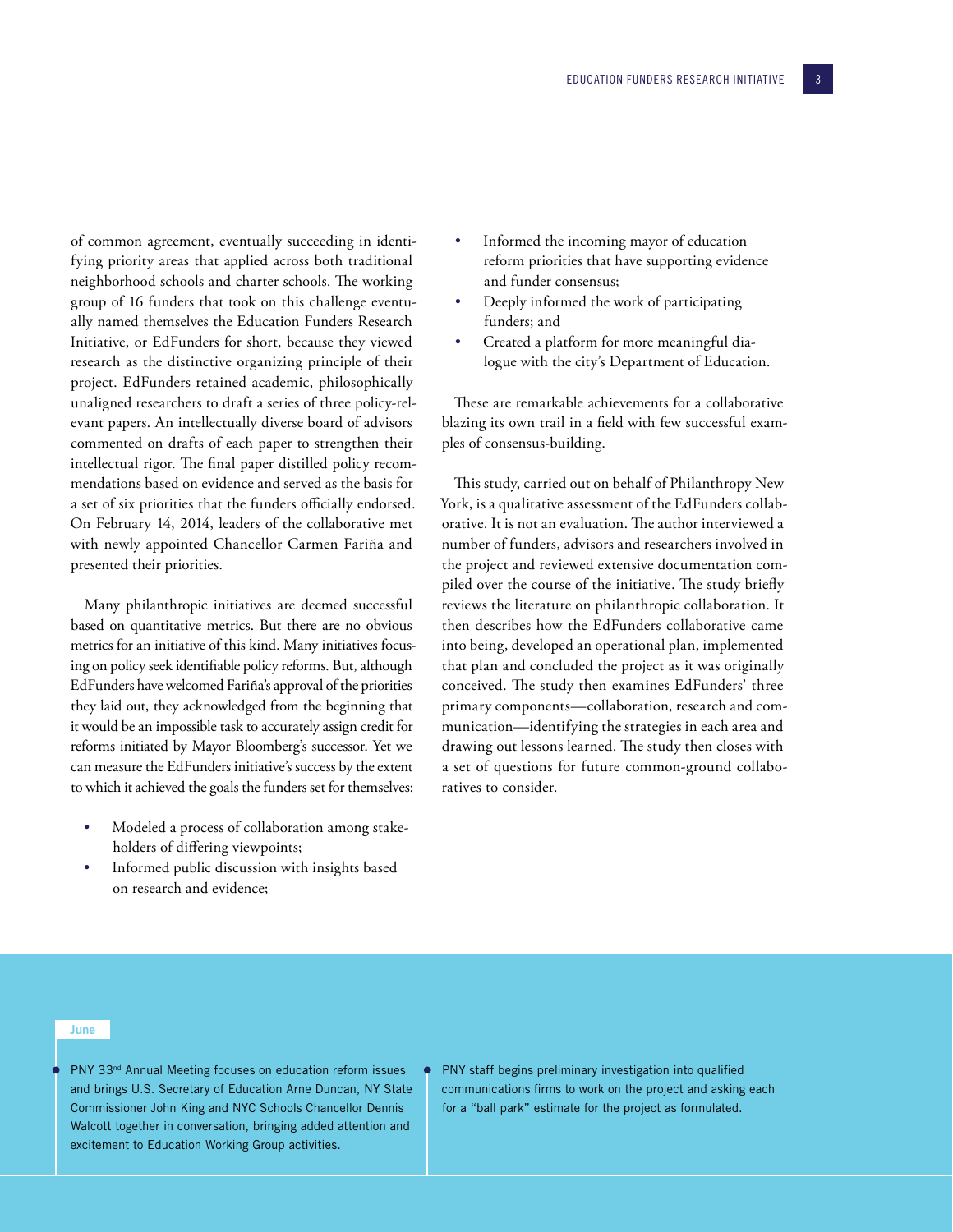# TYPES OF PHILANTHROPIC COLLABORATION: EDFUNDERS IN CONTEXT

Collaboration is a critical precondition for social change, because no single stakeholder has the resources and influence necessary to bring about change at a systems level. Major advances typically require collaboration across sectors. For example, the widely discussed and analyzed collective impact model posits the need for engagement of all major stakeholders in a given community for purposes of collective action.

Research into philanthropic collaboration can be viewed as a subset of the broader literature of collaboration. That literature is generally qualitative in nature, collected and analyzed by consultants in the field. No quantitative data on the extent or outcomes of philanthropic collaboration was identified.

Consultants for FSG, on behalf of the European Foundation Centre, analyzed case studies of philanthropic collaboration, including the Funders Collaborative for Children in Malawi and the Green & Healthy Homes Initiatives, a project to renovate poor quality housing sponsored by the Council on Foundations (Pfitzer and Stamp, 2010). FSG proposed a three tier construct of philanthropic engagement representing progressively increasing degrees of funder engagement (20-21). In the first tier are collaborative platforms that focus on *knowledge exchange* in which foundations share insights or jointly commission research. In the second tier are *joint projects*, which identify concrete projects or social objectives that will be jointly funded or delivered. They are generally time-limited and have a narrowly defined

agenda. *Thematic consortia* comprise the third tier. They have a longer time horizon and a broadly focused agenda aimed at systemic change and typically combine multiple philanthropic strategies, such as content research, grant funding, capacity building and advocacy.

The Bridgespan Group has conducted extensive interviews with philanthropic leaders to learn more about "high-stakes donor collaborations," which they define as a shared multiyear vision around which donors pool talent, resources and decision-making. High-stakes collaborations "place results ahead of organizational or individual recognition." (Seldon, Tierney and Fernando, 2013)

The Bridgespan researchers identify three general goals of high-stakes donor collaborations. Funder collaboratives can *access expertise* by pooling resources, which is especially valuable to new philanthropists who seek to learn from partners with specialized knowledge. The Energy Foundation, a joint initiative of three major philanthropic funders, has achieved world-class expertise in energy conservation, making it a major player in policymaking at all levels of government. Donors can also use collaboration to *achieve system-level change*, "taking advantage of their reputations, networks, expertise and financial resources to advance their common goals." California Forward united five foundations to bring about changes in local and statewide governance in California, while the Donor's Education Collaborative, an alliance of foundations in New York City, pools resources to drive policy reform of the city's public school system. Finally, collaboratives may

2012

**July** 

#### August

Education Working Group agrees to advance a plan for the "2013 Reform Review Project."

PNY staff conducts intensive rounds of emails and phone meetings to gauge funder interest in contributing funds to make the project a reality, eventually raising commitments of \$330,000 (this effort continued throughout the Fall).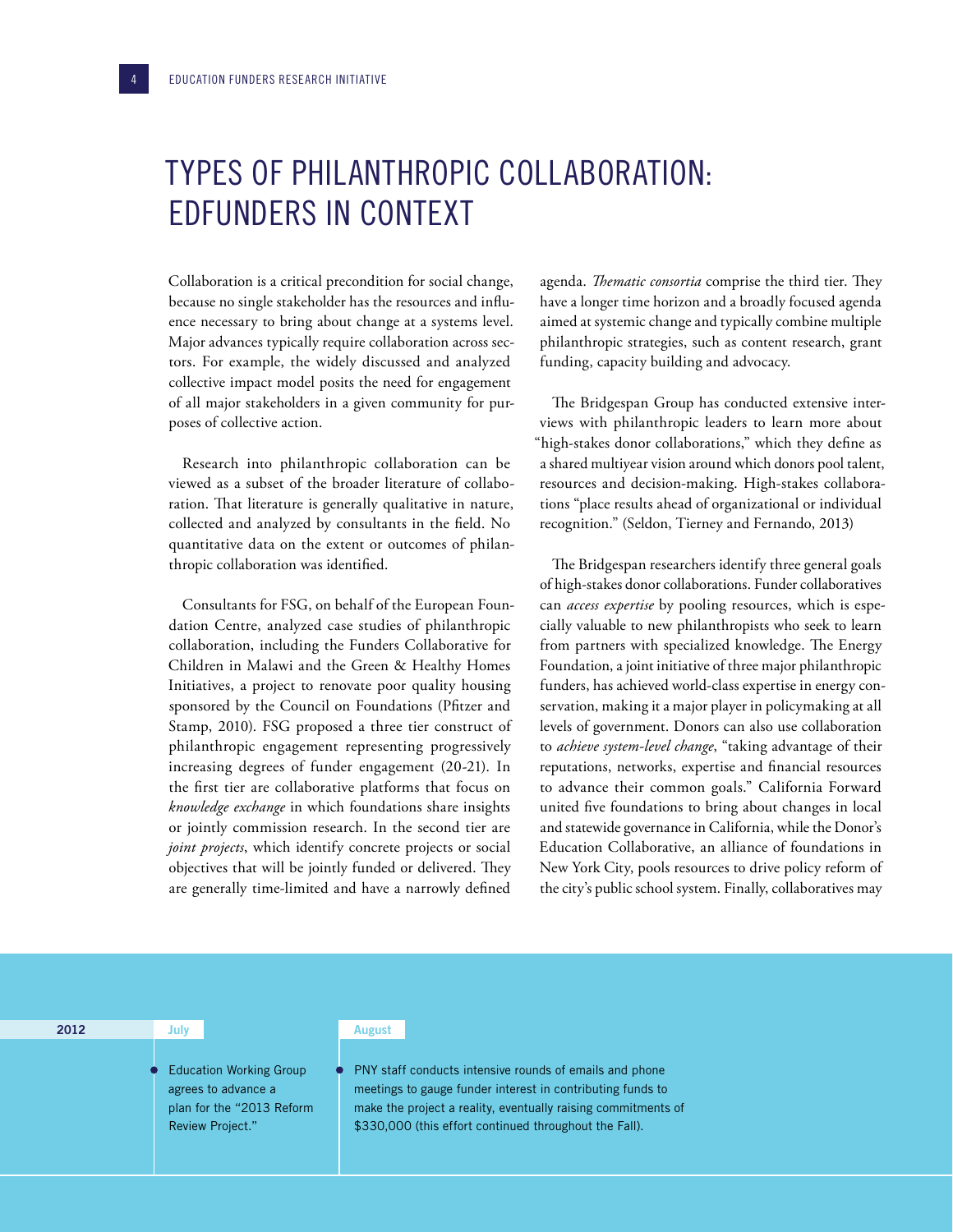seek to *aggregate capital*. When a mission requires funding activities in multiple locations over an extended period of time, funders may develop a collective mechanism for pooling and allocating large sums of money. Living Cities serves this function for community development projects around the country; the Edna McConnell Clark Foundation established the Growth Capital Aggregation Pilot to support the expansion of three promising programs, ultimately attracting 19 other funders to the project.

Bridgespan also explored the characteristics of high-functioning collaboratives. They identified the following six factors:

- Productive personal relationships that predate the collaborative;
- Principals at the table, who may step aside during the process in favor of senior-level foundation staff empowered to make decisions;
- Clear structure and process, which includes threeto five-year grantmaking cycles, regular meetings, clear decision-making and a single grantee report shared among all partners.
- Ability to adapt to lessons learned and to changing circumstances;
- Willingness to take risks and avoid moving toward a soft center, where risky ideas fall by the wayside;
- Exit strategy that clarifies up front the timeframes for commitment and agreed-upon mileposts at which funders reflect on results achieved and agree on whether and how to move forward.

The EdFunders collaborative can be placed within the typologies of the FSG and Bridgespan analyses. It was founded explicitly as a joint project with a clear and time-limited purpose, to build an evidence-based consensus among funders on what had worked and not worked to improve college and career readiness in New York City's public education system. However, EdFunders differs from other collaboratives that carry out joint projects because they agree on the goal to be attained. EdFunders began with a group of funders who disagreed on many important issues. They used the process of publishing rigorous evidence-based studies to develop consensus and foster productive dialogue with policymakers and experts in the field. The dynamic of pervasive and chronic disagreement, so emblematic of education policy, prompted an unusual and creative response.

> Common Funder Collaborative Types: *Knowledge Exchange Joint Projects Thematic Consortia*

EdFunders differs from most collaboratives because it began with a group of funders who disagreed on many important issues.

#### September

EWG meets and articulates more detailed plans for the initiative, refining common goals and ways to achieve them. From September through November, subcommittees meet to interview potential researchers.

#### **October**

Staff begins formally interviewing prospective communications firms, starting with a list of 12 firms and specialists, receives full proposals from six.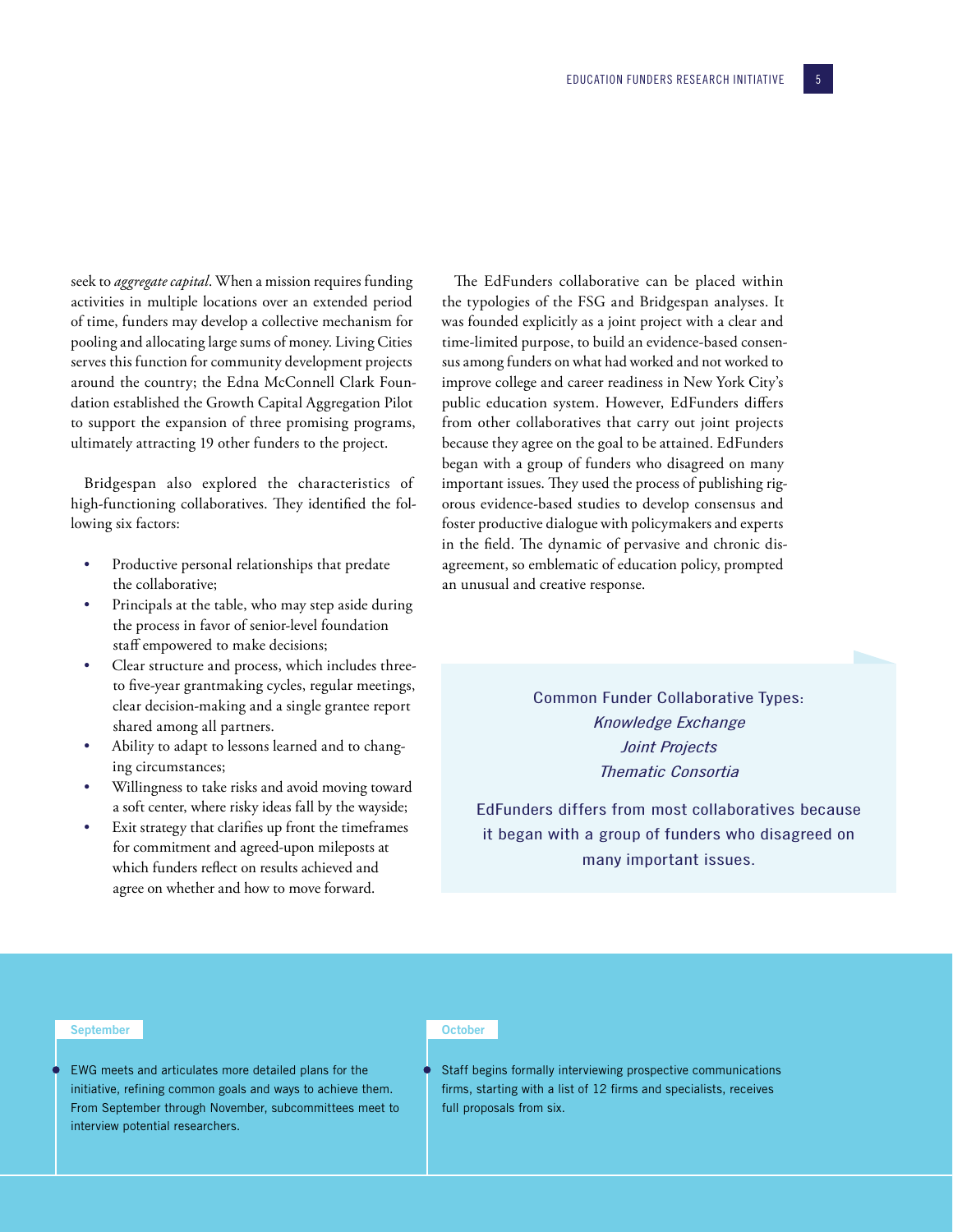# THE PROCESS: HOW EDFUNDERS DEVELOPED

Elections can be an energizing force for policy action. They pair the predictability of a fixed date with the uncertainty of the electoral outcome. The 2013 mayoral election was considered an especially critical opportunity (or threat, depending on one's perspective), because Mayor Michael Bloomberg, after three terms in office, was not running for reelection.

The Bloomberg administration introduced seismic changes into the public education system during its twelve years, some made possible by its first major victory—winning mayoral control of the public schools from the State Legislature and Governor. Funding for the city Department of Education rose by almost one-third; the city's school districts were dismantled and their funding transferred to schools; principals were given more authority over hiring and budgets; large high schools with low graduation rates were broken up and replaced by many small high schools (often "co-located" in the same building); charter schools were supported and expanded as never before; high schools were created to support students at risk of dropout; and student assessment using high-stakes standardized tests became important for funding

Philanthropy New York brought the existing Education Working Group together to discuss opportunities for future collaboration that went beyond information sharing. One such opportunity was the upcoming mayoral election.

and teacher evaluation. And these are only a few of the many reforms introduced by Mayor Bloomberg and Chancellors Joel Klein and Dennis Walcott.

Some of the Bloomberg Administration's reforms were controversial and their overall impact was widely debated across the political spectrum of New York City. The next mayor would have considerable latitude to stay the course or change course on many or all of the Bloomberg-era innovations.

### Convening and Framing

In spring 2012, Philanthropy New York, the regional association of grantmakers for the New York City area, convened the existing funder affinity group, the Education Working Group, that had as its co-chairs Fred Frelow of the Ford Foundation and Rich McKeon of The Leona M. and Harry B. Helmsley Charitable Trust. This learning community for members who identified education as a priority was meeting regularly to present programs aimed at informing funders about contemporary education reform issues. But at this moment, Philanthropy New York brought the group together to discuss opportunities for future collaboration that went beyond information sharing. One such opportunity was the upcoming mayoral election. Other policy issues loomed as well, such as the implementation of new teacher and principal evaluation systems, changes in high school graduation requirements and the implementation of the Common Core State Standards. The existing Education Working Group put forward three alternative approaches:

2012

#### November

On October 29, Hurricane Sandy swept through the NYC region closing PNY's office for a week. Much of PNY's activities in this month focused on coordinating the philanthropic response to the disaster. Some activities on this project were delayed.

#### December

Held an initiative update conference call with funder partners in which they voted to commission researchers recommended by subcommittees. The funders also received an update on staff efforts to identify a communications consultant.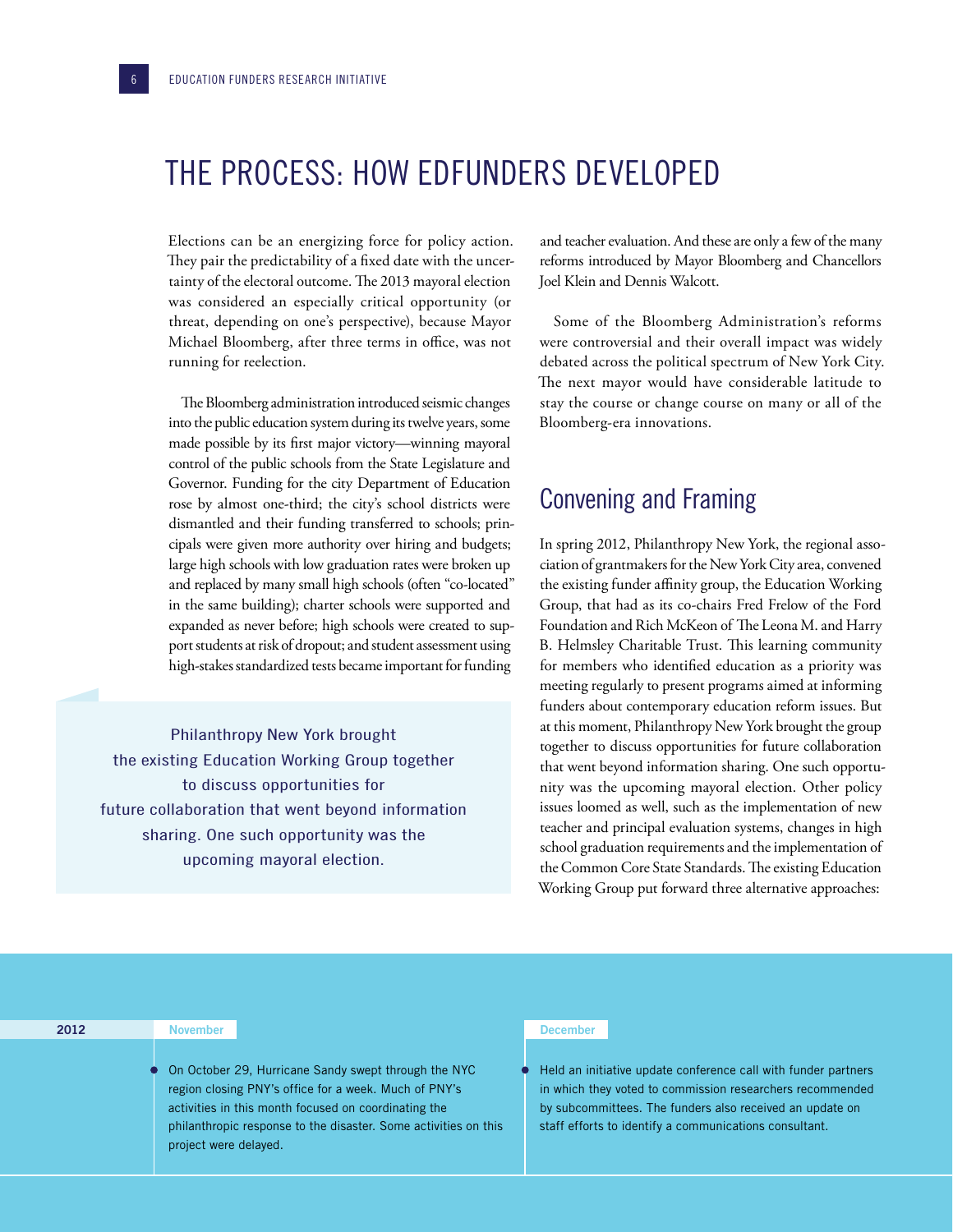- Funder review of key investments, using a series of white papers to examine reform issues that members have supported. A communications specialist would summarize each paper and the papers would form the basis for a series of forums.
- 2. Broad collaboration around identified goals that might warrant collaborative action in a particular area, i.e., a place-based collaborative strategy modeled after the STRIVE partnership.
- 3. Helping educators and the general public to understand the Common Core and the need for college-ready standards, as well as the implications for students and educators.

At a July 2012 meeting, the Education Working Group settled on the first strategy, but framed in a much broader fashion: as a collaborative enterprise of funders working together to assess and learn from the work they had supported over the past decade, so as to assist in orienting new policymakers. PNY staff also presented an analysis of funders' investments in education. They found that over the past decade, philanthropies had invested at least \$2 billion in New York City's public education system (and almost certainly more, since the data source was incomplete), with more than \$350 million going to support low-performing schools and to improve teacher quality and more than \$300 million to strengthen college and career readiness. The analysis documented that tremendous resources were at stake in the decisions made by private philanthropic funders.

In two September meetings facilitated by New Visions for Public Schools CEO Robert Hughes, the loosely affiliated affinity group members considered how to navigate their differences and move forward with a common plan. Somewhat to the attendees' surprise, they were able to achieve a considerable degree of consensus. After breaking into workgroups and then reassembling, they agreed on a frame for the project, the achievement of college and career readiness. They agreed that the most productive course would be to sponsor the development of three papers that would be presented to the next Chancellor. They also agreed on a set of goals, which is further discussed in the next chapter. Ultimately, sixteen funders, most of whom participated in the Education Working Group, contributed funds to implement the strategy and later endorsed its "Six Priorities." The sixteen funders who contributed to the initiative and signed on to its priorities comprise the Education Funders Research Initiative.

It is worth considering why an already existing funders' collaborative, the Donors Education Collaborative (DEC), did not serve as the vehicle for this project. Founded by five foundation presidents in 1995 and housed in the New York

> The funders agreed to a frame for the project: The achievement of college and career readiness. They agreed that the most productive course would be to sponsor the development of three papers that would be presented to the next Chancellor.

2013 January

First joint meeting of researchers; held via conference call; staff begins to develop Advisory Committee, comprised of researchers, advocates, and practitioners, for project.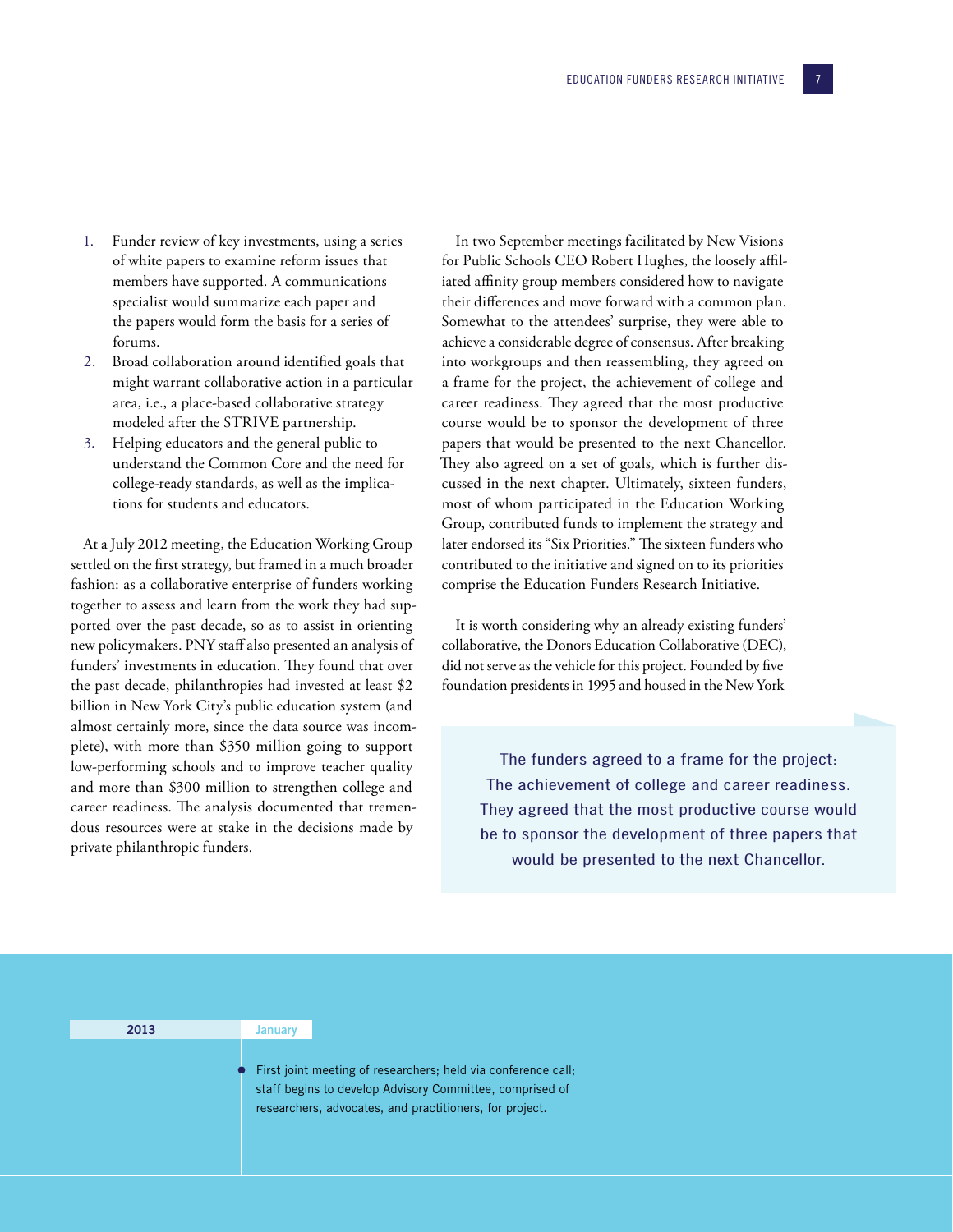Community Trust, DEC's current members pool funding to support systemic change to improve the experience of students in New York City's public schools. DEC is a national model for effective pooled funding. Having given more than \$15 million over the past two decades and developed unparalleled experience in state and local education policy, DEC might have seemed like a natural candidate to manage a collaborative preparing research and proposals for the next mayor. But several funders, including DEC members, believed their collaborative was perceived as occupying a particular ideological space in the city's educational policy debate, one that supported equity issues and expressed skepticism toward the school choice movement. Furthermore, DEC is a pooled *grantmaking* fund that requires a high level of alignment. For these reasons, DEC played a supporting role in EdFunders. DEC contributed funds to the initiative and several DEC members joined EdFunders in their own right, including the Ford Foundation, whose program officer Fred Frelow served as an essential driving force in EdFunders. The collaboration was staffed by Susan Cahn, who had been a long-time consultant both to DEC and PNY.

Not all education funders agreed to participate in the new initiative. Some were reluctant to redirect resources to a joint project. Others agreed with the strategy, but

Because a key goal was to inform public discussion, the participants also agreed to dedicate close to half the project budget to communications and dissemination, including a website, high-profile events and a coordinated social media campaign.

wanted to remain focused on practice rather than policy. One funder felt that the plan to commission and publish research papers was redundant with an earlier project carried out by researchers who published a book of original papers on the Bloomberg Administration's public education reforms (O'Day, Bitter & Gomez 2010).

### Preparation for Launch

After the September 2012 meetings, which took place only 14 months before the Mayoral election, the participants moved forward quickly. They had agreed to commission three studies: a context paper describing the larger historical environment for educational policy change related to college and career readiness in New York City, a data paper to review and analyze the underlying data on college and career readiness and a systems paper to draw guidance from the newly created existing research to inform a set of policy recommendations. These recommendations would form the basis for priorities which the funders would endorse. Because a key goal was to inform public discussion, the participants also agreed to dedicate close to half the project budget to communications and dissemination, including a website, high-profile events and a coordinated social media campaign.

Staff of PNY, in conjunction with funders participating in the initiative, began seeking writers for the three papers. They sought researchers with strong credentials in educational policy, but without a track record on one side or the other of contentious issues in the field. They contracted with Leslie Santee Siskin, a professor at New York University, to draft the context paper, Thomas Hatch and Douglas Ready of Columbia Teachers College to draft the data paper and the staff of the Center for New York

#### 2013

Funder subcommittee on communications meet with staff's top three recommended firms, decides on BerlinRosen, but only after additional interviews with the firm exploring their relationship with Mayoral candidate Bill de Blasio.

#### **February**

- Staff works with BerlinRosen  $\bullet$ to flesh out a contract and fuller communications plan for the project.
- Researchers meet with funders to provide update on progress, plan and discuss relationship between papers.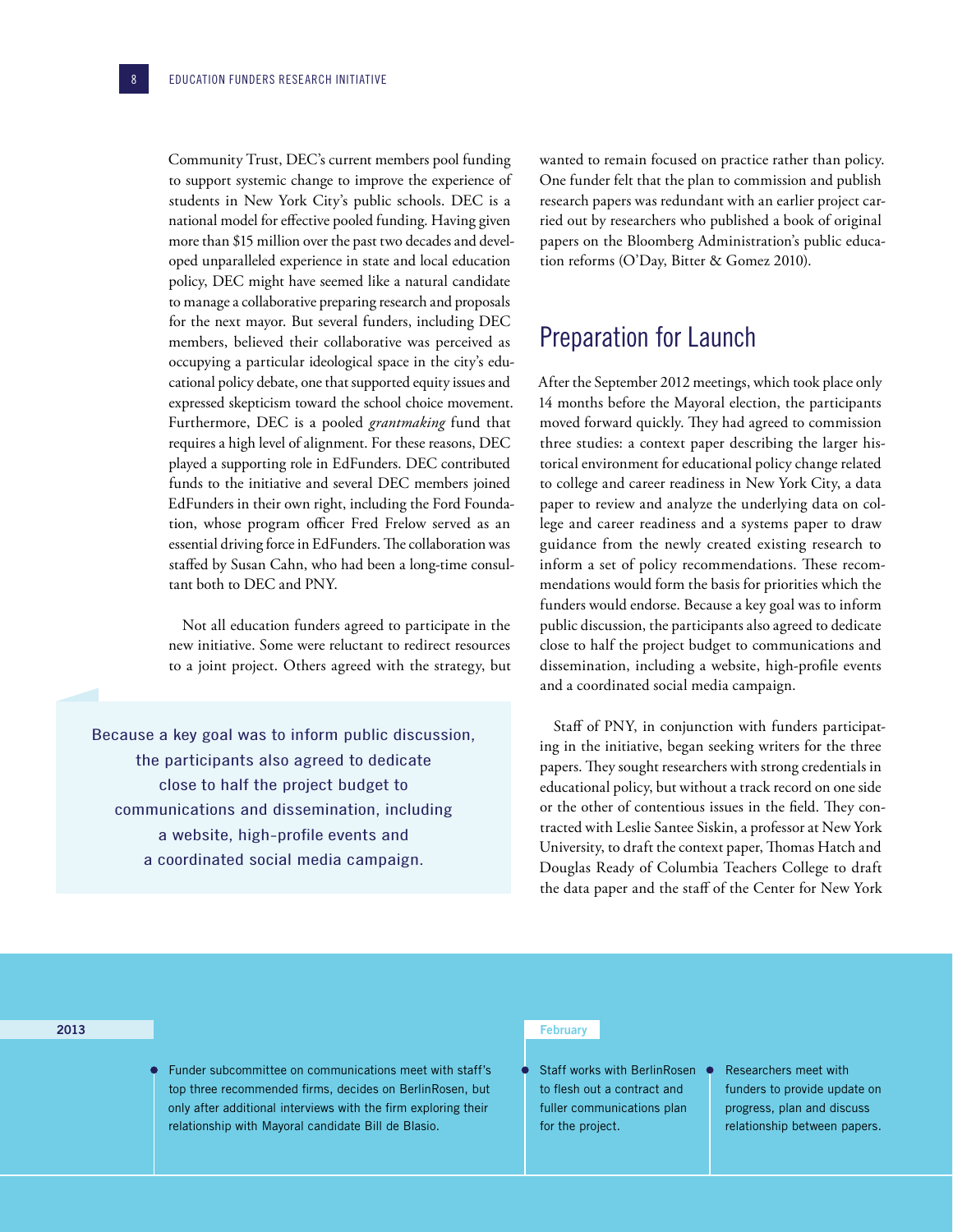City Affairs, led by Andrew White and Clara Hemphill, to draft the systems paper.

PNY staff considered and interviewed nearly a dozen communications consultants, seeking a firm that had deep knowledge of education policy and also strong connections to New York political leaders. Not all of the EdFunders members were enthusiastic about budgeting so much for the communications component of a research-based initiative. But the communications role ultimately proved important for the character and impact of the initiative. PNY chose BerlinRosen, a firm with expertise in grassroots advocacy campaigns, traditional media, social media and political communications. In fact, then-Public Advocate Bill deBlasio, who at the time was trailing far behind in a Mayoral bid, relied on BerlinRosen to provide communications support to his campaign. While both EdFunders leadership and BerlinRosen believe that they received no special benefits from the new administration because of the link, the firm clearly supplemented its media and publications expertise with a sophisticated understanding of the city's political landscape.

Concurrently, the collaborative recruited an advisory committee to review and comment on study drafts. Unlike the authors, [Advisory Committee](http://edfundersresearch.org/about/overview) members were welcome to express—or to have expressed in the past strong views on contentious issues. The main requirement was that each member should be deeply knowledgeable in their field. Members included Kim Sweet, Executive Director of Advocates for Children; Pedro Noguera, Peter L. Agnew Professor of Education at NYU and wellknown writer on education policy and practice; James Kemple, Executive Director of the Research Alliance for New York City Schools; David Steiner, former Chancellor of the New York State Education Department and now Dean of the School of Education at Hunter College and founding director of CUNY's Institute for Education

Policy at Roosevelt House; James Merriman, CEO of the New York City Charter School Center; and several other highly qualified advisors (see appendix B for the full roster). Advisors were asked to submit comments on draft studies and to attend the review meeting for each of the three studies, if available on that date.

Of special importance was that the New York City Department of Education (DoE), agreed to participate in the initiative. DoE staff, led by Shael Polakow-Suransky, Executive Deputy Chancellor and Simone D'Souza, Executive Director of the Office of Research, Accountability and Data, reviewed and commented on each draft, pointing out possible inaccuracies and bringing the agency's perspective to the studies' findings and recommendations. DoE's participation provided valuable inside perspective from the agency overseeing K-12 education in New York City, as well as reducing concerns that the initiative might be intended to criticize the Bloomberg Administration's reforms.

EdFunders participants had to move quickly in light of the upcoming election, less than a year away. The commissioned authors had to develop and implement their research methodologies and meet their writing deadlines. Funders and Advisory Committee members had to read drafts and submit comments. PNY staff had to orchestrate the overall process, keeping the studies on schedule for an

> The NYC Department of Education agreed to participate in the initiative, reviewing and commenting on each draft, pointing out possible inaccuracies and bringing that perspective to the studies' findings and recommendations.

#### March

Researchers meet with funders to provide update on progress, plan and discuss relationship between papers.

PNY's larger EWG hosts a learning session on indicators of college and career readiness that contributes significantly to funder focus on the initiative.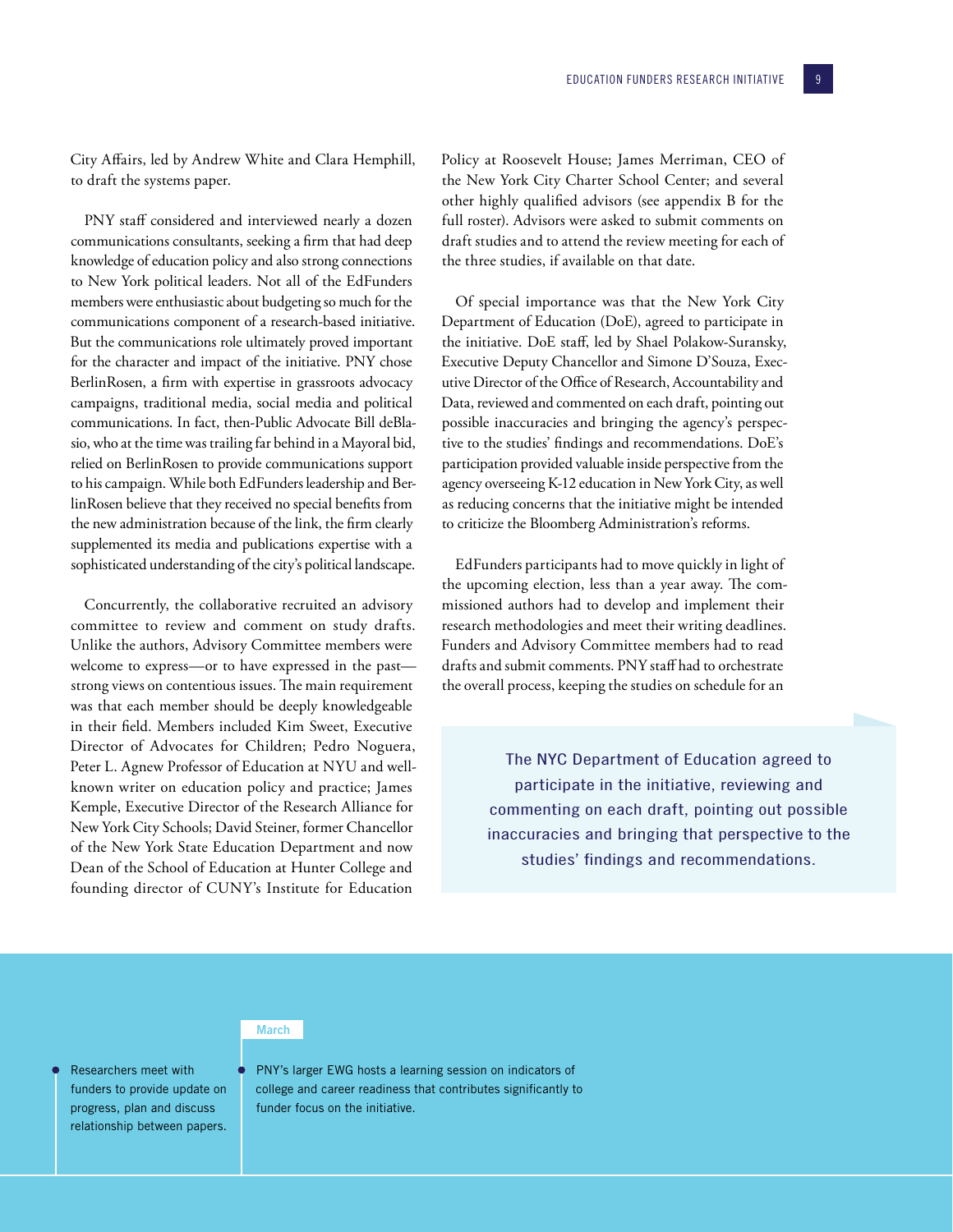autumn 2013 launch schedule, as well as supporting components—construction of the EdFunders website, 2-page summaries of the studies, preparation of best-practice snapshots and the media campaign preceding and following release of the studies. It was an extraordinarily labor intensive lift for the small staff of PNY, which had many other programs and initiatives to manage.

In May 2013, the EdFunders Advisory Committee met to review and comment on the context paper by Leslie Santee Siskin. *[College and Career Readiness in Context](http://edfundersresearch.org/research/college-and-career-readiness-context)* reviews the history of reform efforts in public education nationally as they relate to college and career readiness and then discusses the Bloomberg Administration's major reform initiatives (2013). The paper then considers the structural issues to be addressed in moving the city's diverse student population closer to the ideal of universal college and career readiness.

In June 2013, the Advisory Committee discussed the data paper by Douglas Ready and colleagues. *[The Experiences](http://edfundersresearch.org/research/new-york-city-schools-following-learning-trajectories-cohort)  [of One New York City High School Cohort: Opportunities,](http://edfundersresearch.org/research/new-york-city-schools-following-learning-trajectories-cohort)  [Successes and Challenges](http://edfundersresearch.org/research/new-york-city-schools-following-learning-trajectories-cohort)* follows the group of students who entered ninth grade in 2005 and hoped to graduate in 2009. The paper explores their K-8 as well as their high

The third research paper reviewed the existing evidence base, as well as the new research findings of the previous paper by Ready and his co-authors, and incorporated the insights gained from their own regular field visits to schools around the city. The report provided more than two dozen recommendations in six topic areas.

school experience, including academic performance and key college readiness indicators and looks at postsecondary enrollment and persistence through the first year of college.

In August 2013, the Advisory Committee considered the systems paper by Clara Hemphill, Andrew White and colleagues, which was deeply informed by the insights from the two previous papers. *[Building Blocks for Better](http://edfundersresearch.org/research/building-blocks-better-schools)  [Schools: How the Next Mayor can Prepare New York's Stu](http://edfundersresearch.org/research/building-blocks-better-schools)[dents for College and Careers](http://edfundersresearch.org/research/building-blocks-better-schools)* differed from the first two papers, which were fundamentally retrospective in nature (2013). The New School study, in contrast, examined the Bloomberg education legacy and then proceeded to offer "recommendations for the new mayoral administration that will take office in January 2014 with an eye toward substantially increasing the number of students who graduate prepared for college and careers." The New School team carefully reviewed the existing evidence base, as well as the findings of the previous paper by Ready and his co-authors and incorporated the insights gained from their own regular field visits to schools around the city.

The report provided more than two dozen recommendations in six topic areas. Some proposals echoed existing Bloomberg administration policies, such as expanding the Early Learn program for managing contracts with child care providers (21-22). Others shifted emphasis, such as strengthening geographic support networks for community schools (23-24). A handful of findings called for sharp departures from current policy, most notably a recommendation to scrap summative grades for each school in favor of a progress report with six different grades (39), a recommendation that has largely been implemented.

The *Building Blocks* study received the most scrutiny of the three papers and rightly so. The charge of the authors was to develop proposals that the funders themselves might

2013

**March** 

Staff begins assembling a list—with recommendations from funder partners and advisory committee members—of potential schools and school support organizations to profile in special "snapshots" to appear alongside the research papers; also begins to identify potential journalists for "snapshots".

At the end of March, staff circulated to all funders, advisors and researchers a revised timeline for the production of the research.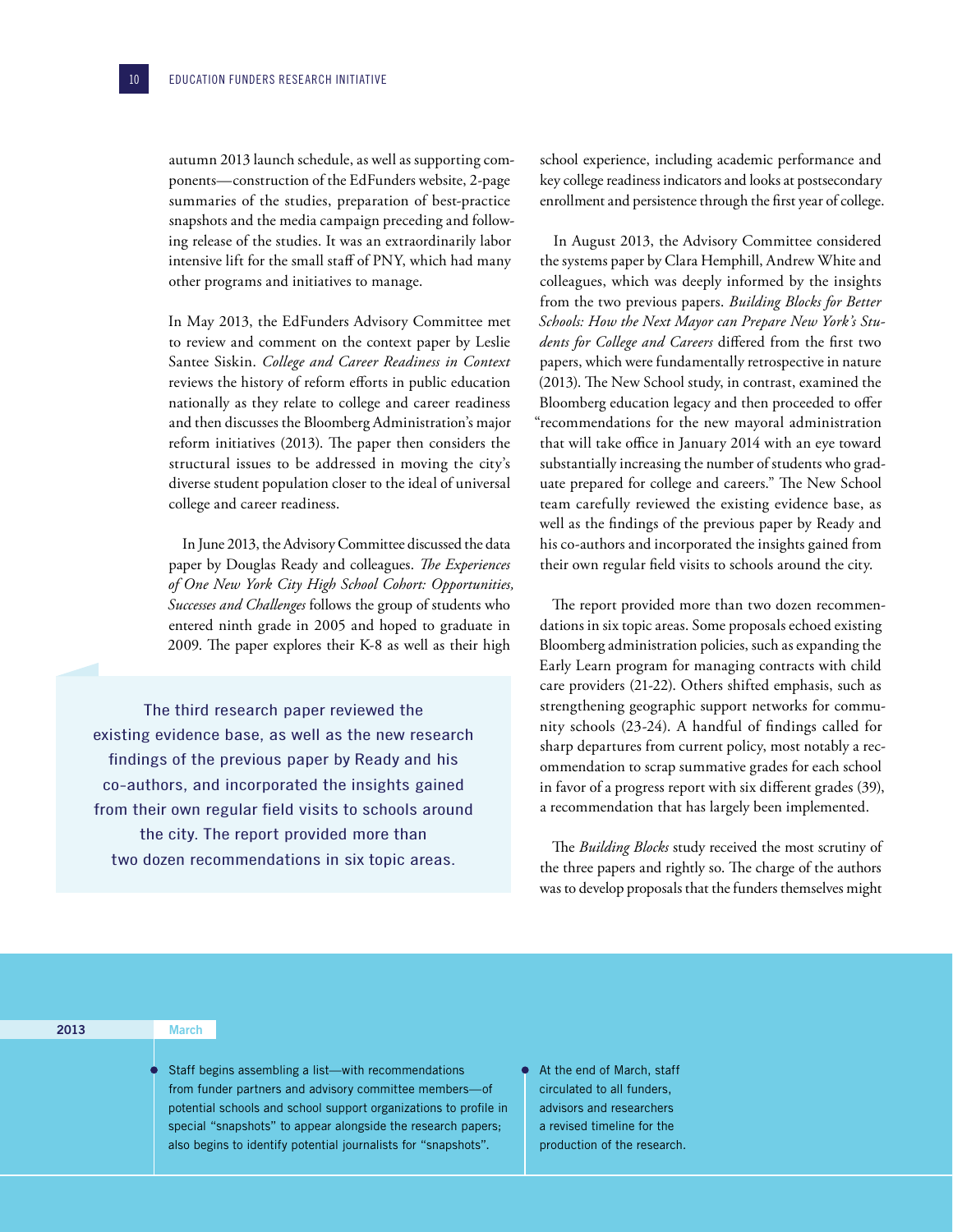adopt by consensus. The Department of Education's Polakow-Suransky and his staff provided detailed comments to the study and in some areas forceful pushback. The New School authors adopted some comments from DoE and in other cases noted DoE's views in the final draft.

One funder dissented from some of the study's findings and recommendations and called on the group to require that substantive changes be made. The group did not adopt this position, however, for two reasons. First, a majority of funders and Advisory Committee members accepted the findings of the study and did not wish to change them. Second, all three studies were the intellectual property of their authors. Therefore the funders did not have the prerogative to dictate changes to the New School team. Funder respondents have commented that a lack of clarity about the ground rules may have caused confusion about what was and was not the right process for funders to inform and influence the study authors. This ambiguity may have been exacerbated by the nature of the systems study, one of whose purposes was to establish a set of priorities that the funders themselves could endorse.

The BerlinRosen consultants played an important role in the preparation phase. They helped to edit each study to be understandable to non-experts and helped prepare two-page summaries of each study for distribution. In the early stages of planning the initiative, BerlinRosen also suggested the name "Education Funders Research Initiative," developed branding and a graphic identity for the project's publications and built a website.

### Launch and Follow-Through

On October 8, 2013, the Education Funders Research Initiative went live and announced its intentions to the public. At a symposium attended by top DoE officials, state and local policymakers and other key stakeholders, EdFunders released their first two studies at a panel discussion moderated by Beth Fertig, education reporter for WNYC. EdFunders held back the third study until after the mayoral election, but they negotiated a consensus version of the study's recommendations to serve as the collaborative's own policy platform. These Six Priorities (see Appendix A) thus became the core of EdFunders' agreed-upon approach to strengthening the public education system in New York City. All of the funders agreed upon the Six Priorities, including the funder who dissented from the *Building Blocks* study.

After the launch, EdFunders introduced a series of snapshots profiling six best-practice schools and organizations: New Visions for Public Schools, Internationals Network for Public Schools, Cypress Hills LDC, the Opportunity Network, iMentor and Uncommon Schools. The profiles highlighted concrete opportunities for innovation and engaged public interest in the initiative.

Just six weeks after she was named the new Chancellor, representatives of the EdFunders collaborative met with Fariña. They presented the priorities of the collaborative and discussed opportunities for future collaboration with the Chancellor and her staff.

#### April

Staff conducts multiple planning calls with BerlinRosen to map out the structure, timeline and content for the website. Has continuing conversations with firm about a new name for the project that would have more audience appeal. Name of project officially changed to "Education Funders Research Initiative".

#### May

EdFundersResearch.org established as website URL and @EdFundersRI reserved on Twitter. Logo for the project developed with BerlinRosen graphic designers.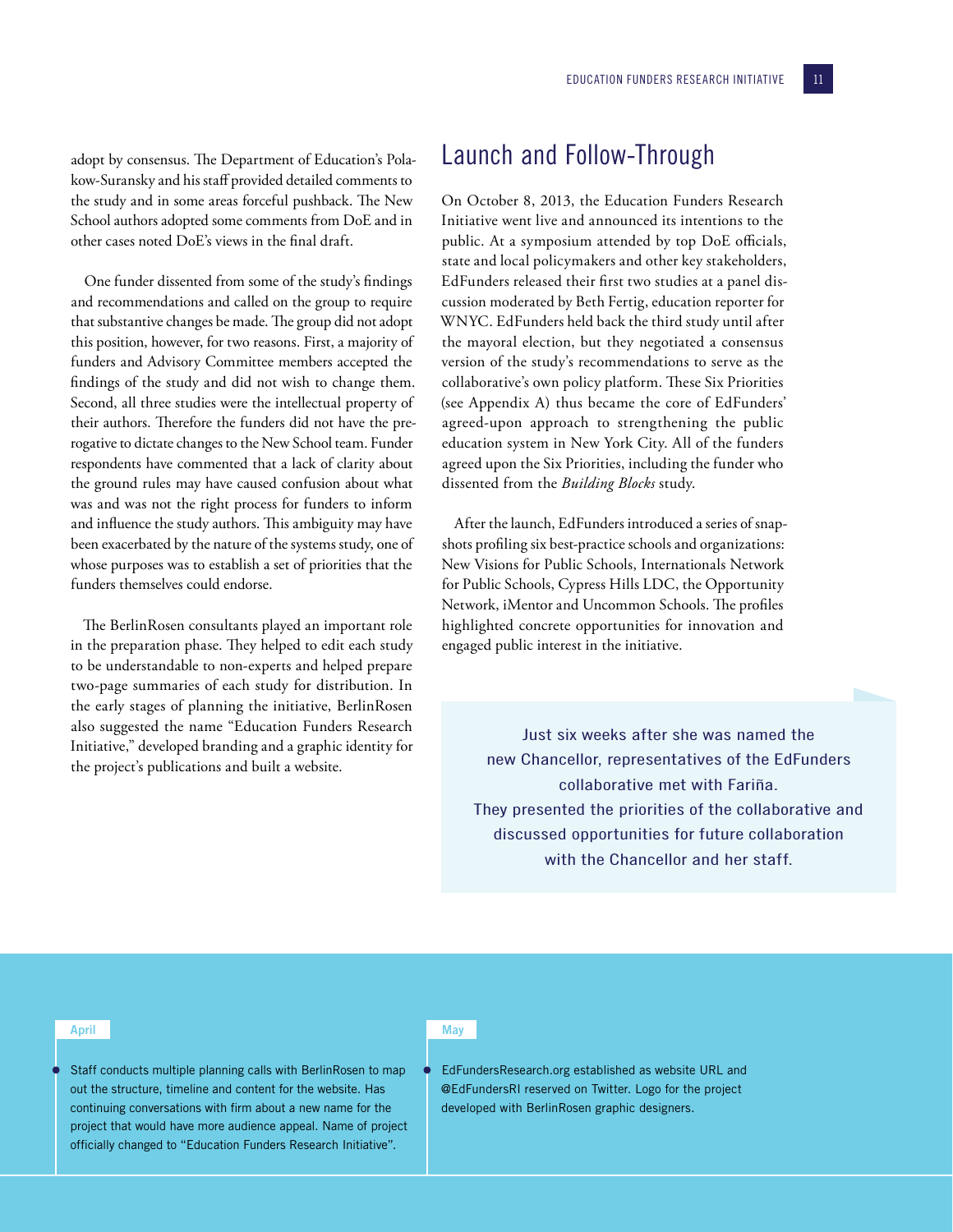On November 4, Bill de Blasio was elected Mayor of New York City. Seventeen days later, on November 21, EdFunders released the New School study by Hemphill and colleagues at another panel discussion—this one introduced by Merryl Tisch, Chancellor of the New York State Board of Regents and moderated by David Steiner, formerly Chancellor of the New York State Education Department and a member of EdFunders' advisory committee. The release of *Building Blocks* received news coverage from WNYC and several other outlets. At the same time, EdFunders released its Six Priorities.

In preparation for the October launch, BerlinRosen stepped up both traditional and social media outreach in collaboration with PNY staff. On the traditional media front, they lined up interviews with journalists and radio talk show hosts, including a partnership with WNYC's education department, Schoolbook. Social media strategies were more varied. BerlinRosen organized two Twitter online forums that engaged parents, education advocates, researchers, bloggers, reporters and other interested parties. They also worked closely with PNY to host EdForum,

a weekly dialogue on high-profile education policy issues on the EdFunders website. The format was modeled after the New York Times' "Room for Debate" website.

During this time, the de Blasio administration began making its major appointments. Education advocates, teachers and parents waited impatiently for the decision that would shape public education in Mayor de Blasio's first term. Finally, on December 30, the mayor announced Carmen Fariña as the next DoE chancellor. On February 14, representatives of the EdFunders collaborative met with Chancellor Fariña. They presented the priorities of the collaborative and discussed opportunities for future collaboration with the Chancellor and her staff.

The first phase of the EdFunders initiative concluded with that Valentine's Day meeting, when the collaborative met its formally stated goals. Since that time, EdFunders has moved into a new role, convening "listening sessions" on their six priorities. However, this second phase is beyond the scope of the current assessment. (See more information on the current activities of EdFunders in the postscript of this report).

# OUTCOMES OF THE EDFUNDERS COLLABORATIVE

Since the end product of

EdFunders was a set of six reform priorities, it might seem that influencing city-level education policy was the primary purpose. In fact, one of the main objectives was simply to show that actors holding divergent viewpoints could collaborate.

Organizing a large funder collaborative is akin to setting up a venture capital fund. It is a high-stakes gamble that the intended outcomes will justify the large inputs of money, energy and time necessary to launch and operate the collaborative. "Don't collaborate unless you have to," warns Willa Seldon, the Bridgespan partner who led their firm's research into funder collaboratives around the country (SSIR 2014).

2013

- EdFunders sets release date of papers 1 & 2 for September—after the primary but before the general election—and paper 3 with recommendations immediately following the early November election; this is the result of an explicit decision to stand back from participation in election debates about education.
- Symposium review of Paper #1: Context from May through September, the paper is revised, author responds to comments of EdFunders and Advisory Committee.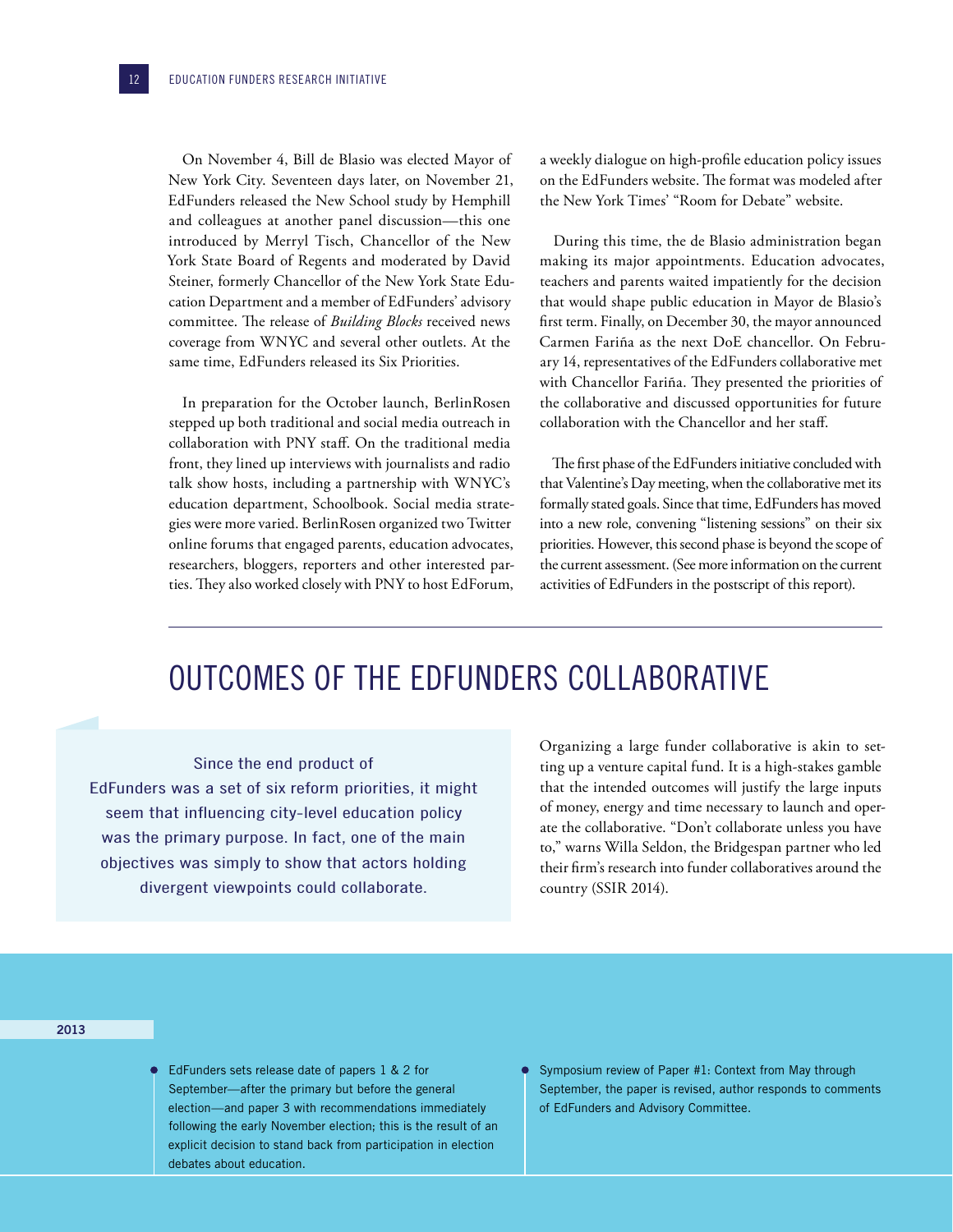EdFunders was just such a high-stakes collaborative, with an operational budget of \$360,000 and a massive time commitment required from collaborative participants and PNY staff. Participants also surrendered one of any funder's most valuable assets—the autonomy a program officer maintains over an initiative that he or she personally manages.

The question, then, is what participants gained in return. Since the end product of EdFunders was a set of six reform priorities, it might seem that influencing city-level education policy was the primary purpose. Yet policy initiatives rarely yield outputs that can be quantified, since policymakers listen to multiple stakeholders and are unlikely to attribute changes in policy to any outside interest. Furthermore, the EdFunders Priorities document goes beyond what the collaborative's members originally envisioned.

The EdFunders collaborative set forth five goals at the outset of the project (PNY 2013):

- 1. **Highlight and model collaboration among stakeholders of diverse—and divergent—viewpoints**. This goal represents the most unusual aspect of the EdFunders collaborative: testing the ability of funders who profoundly disagree on many issues to find common ground. By working collaboratively to identify six priorities that all participants could endorse, the EdFunders collaborative met this goal. One concern was that the priorities might be too watered down to engender real change. And in fact, they are more general in nature than an individual funder might endorse. But they also point toward clear departures from the status quo ante.
- 2. **Inform public discussion of education reform**. Publishing research may be viewed as a lowyield endeavor in our short-attention-span,

internet-obsessed society. But the EdFunders release strategy put considerable emphasis on disseminating the findings of the research and using the commissioned studies to spark informed discussion into the city's education policy. Coming at a time of passionate debate about education reform in New York City, EdFunders brought policy-relevant, research-informed evidence and—equally important—a commitment to advocate for policy interventions based on evidence and respect for the complexity of realworld practice.

- **3. Inform the incoming 2014 DoE administration about realistic, yet effective, reform options.** EdFunders provided fresh information on student progression through the cohort study authored by Ready and colleagues, notably the strong correlation between  $3<sup>rd</sup>$  grade reading scores and graduation rates. The *Building Blocks* paper authored by Hemphill and colleagues provided reform options that could reasonably be described as both realistic and effective—although such judgments are inevitably subjective.
- 4. **Inform and improve philanthropy's own work.**  Funder respondents expressed enthusiasm about the value of EdFunders for their own grantmaking efforts. They viewed the EdFunders process,

Building more meaningful and less transactional funder relationships with Department of Education staff was an important objective, which the initiative achieved.

#### **June**

Symposium review of Paper #2: Data from June through September, the paper is revised; authors respond to comments of EdFunders and Advisory Committee.

#### July

BerlinRosen produces a detailed communications and event week-by-week plan for release of all products and media/public relations roll-out.

#### August

Invitations go out to high-profile speakers for launch event panel; staff and BerlinRosen develop plans for EdForum and begin reaching out to contributors.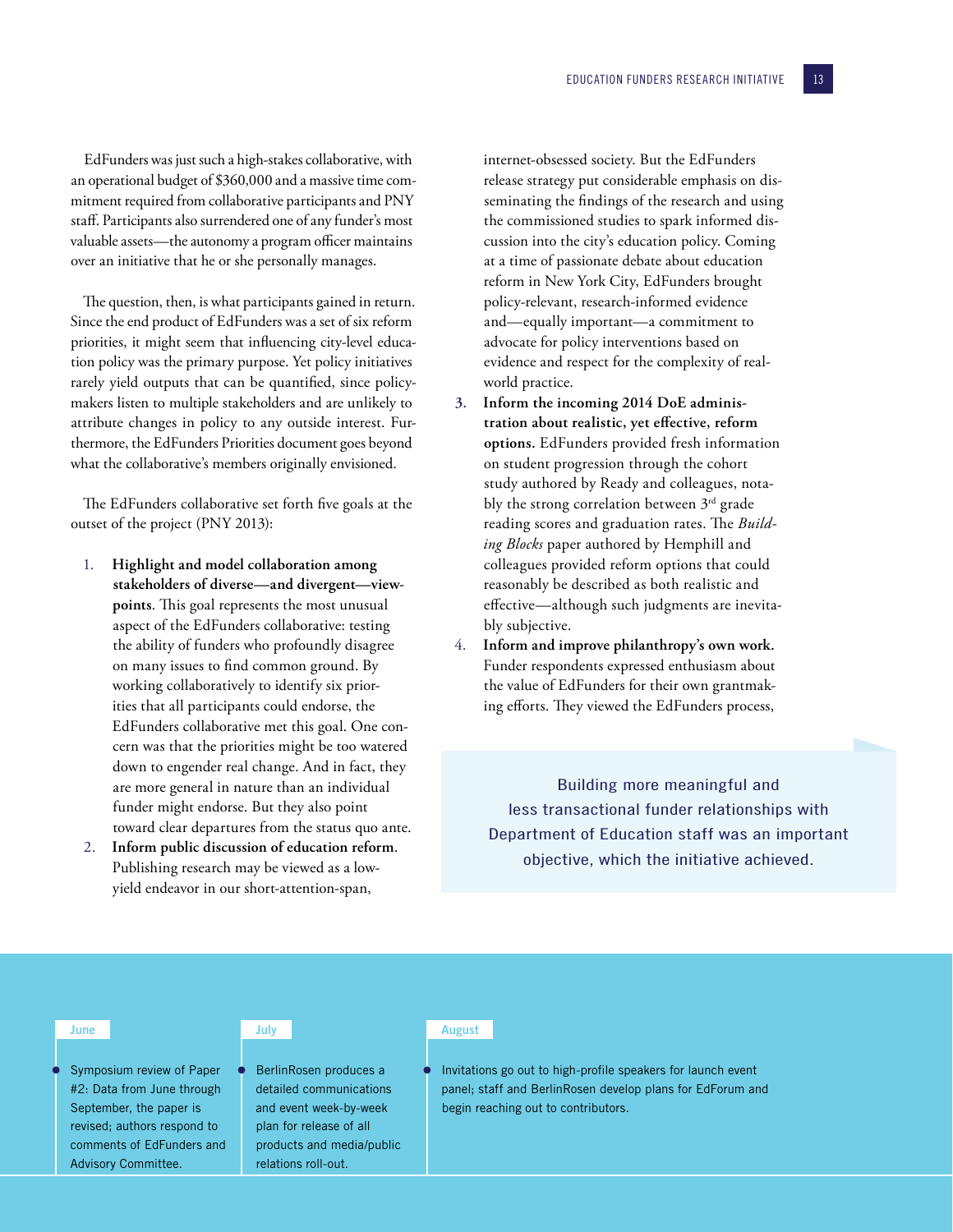particularly the three meetings devoted to reviewing study drafts with the Advisory Committee, as intellectually stimulating. While any concrete changes in grantmaking strategies will take time to emerge, respondents felt that the strong focus on evidence and the diverse range of informed viewpoints provided lasting benefits to their own thinking about the intersection of education policy and practice.

5. **Signal the willingness of the philanthropic community to partner with the DoE to achieve positive reforms on a school and system-wide basis.** Building more meaningful and less transactional relationships with DoE staff was an important purpose of the initiative. This goal was fulfilled in the short term by DoE's participation in the EdFunders review process. However, many of the participating staffers departed with the Bloomberg administration, including Executive Deputy Commissioner Shael Polakow-Suransky, now President of Bank Street College of Education. Nonetheless, the process concluding in the collaborative's endorsement of the six priorities marked a new seriousness in the funders' community about acting collectively to support

The fact that one funder broke off from the group at a key point due to differences over the third paper's treatment of the Bloomberg administration is a warning sign that principled disagreements cannot always be finessed. But the participants (including the dissenting funder) united to support the Six Priorities.

evidence-based systems change. The second phase of EdFunders could be viewed as an effort to harness the newfound collective action capacity of education funders toward building a partnership with DoE in the de Blasio era.

While benchmarking EdFunders according to its self-defined goals is important, a further point should be made: its successful completion of a collaborative project unprecedented in the national philanthropic community. "I am not aware of any other collaborative of this nature," says Lori Bartczak, Vice President for Programs at Grantmakers for Effective Organizations. The EdFunders initiative demonstrated a capacity to align funders at odds on many issues, reframe the discussion to find common ground, convene experts to share their knowledge and insights and come together to endorse major policy priorities. The fact that at least one funder broke off from the group at a key point due to differences over the third paper's treatment of the Bloomberg administration is a warning sign that principled disagreements cannot always be finessed. But the participants (including the dissenting funder) united to support the six priorities, which they presented to Chancellor Fariña—the successful conclusion of a process that could easily have fallen apart at some earlier stage.

DoE's actions since January 2014 have been consistent with several EdFunder priorities. These steps included seeking to strengthen early literacy instruction, reforming the accountability system to use a wider range of performance metrics, changing the school leadership structure in ways that establish a clearer "chain of command" and developing administrative structures to improve connections among schools.

2013

- PNY and BerlinRosen step up conversations with WNYC about possible joint promotion of the initiative, settles on livebroadcasting the launch event, with panel moderated by WNYC Education Correspondent Beth Fertig.
- **•** Symposium review of Paper #3: Systems and recommendations from August through October, the paper is revised; authors respond to comments of EdFunders and Advisory Committee.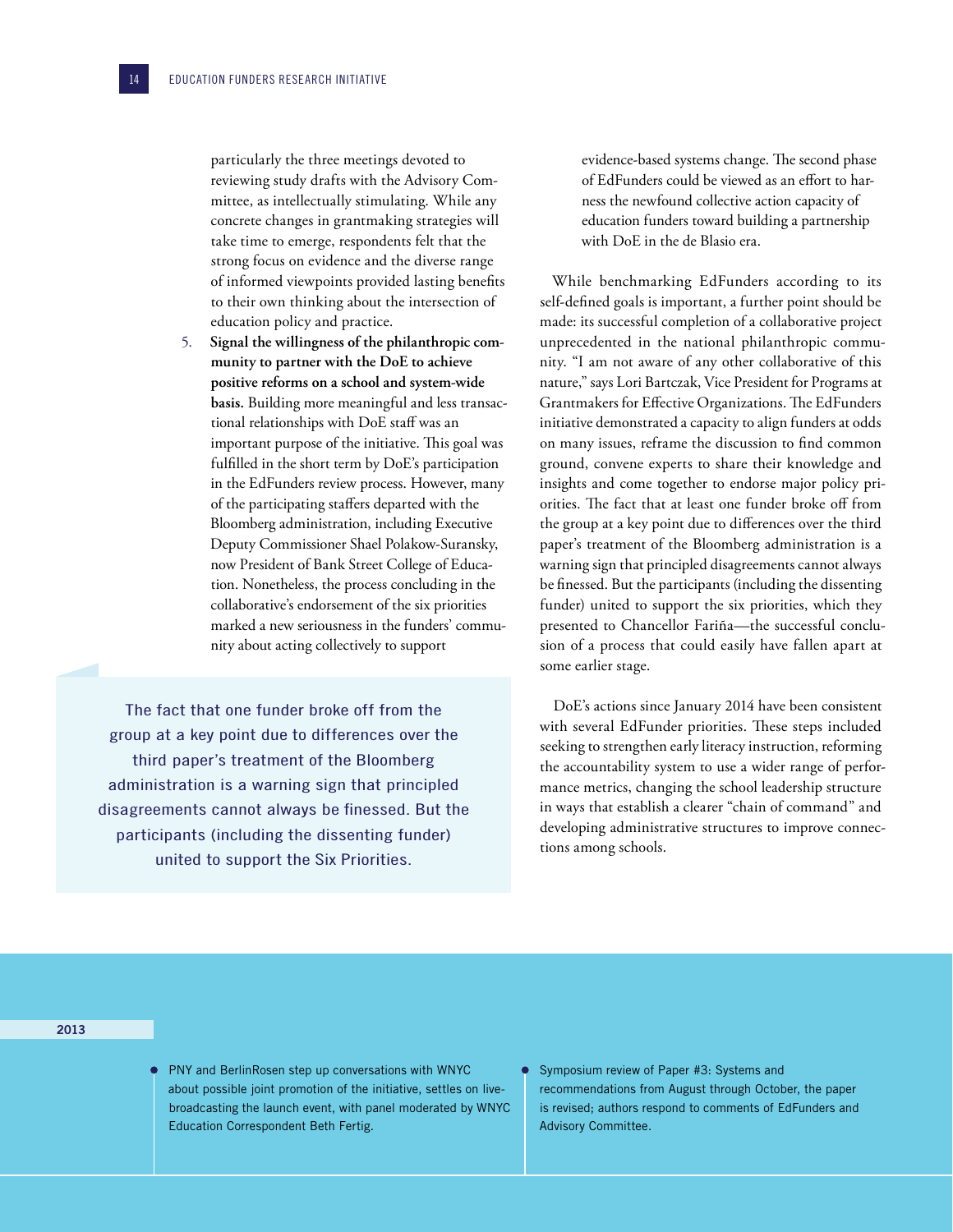# KEY COMPONENTS OF THE INITIATIVE: STRATEGIES AND LESSONS LEARNED

For other funders to adapt the EdFunders collaborative to their own context, they need a more granular understanding of how it functioned. A good starting point is the organizational model that EdFunders leadership utilized (PNY 2014). They identified three core elements to the EdFunders project:

- Collaboration among the funders and among the researchers
- High quality and independent research
- A carefully planned communications strategy

This section reviews and analyzes each of the three components, identifying the strategies used and the lessons learned by participants. It should be noted that lessons learned do not represent a consensus among the respondents. If any of the respondents cited a particular lesson learned, it is included here.

The section concludes with a set of questions prompted by interviews, but which have no correct answer. Instead, they are intended for the organizers of future collaboratives based on the EdFunders template to consider.

# Collaboration Among Funders and Researchers

### STRATEGIES USED:

- Invited inclusive participation. Using the existing Education Working Group funder affinity group as a starting point, PNY invited a diverse range of philanthropic funders to participate in the initiative, as well as education funders outside of the existing Education Working Group and even outside of Philanthropy New York's membership.
- Relied on experienced staff and philanthropic leadership. PNY's proactive role made the collaborative possible by providing the backbone of time, expertise and funder relationships necessary to keep the initiative moving forward.
- Built common ground agenda through reliance on evidence-based inquiry. The Education Working Group brought funders with diverse perspectives into a single room, but it could not have yielded common ground on educational policy priorities given its members' very different starting points. The structured process of research and discussion into the evidence base for educational innovation, with participation from respected experts and practitioners, provided a solid basis for consensus.

September

"Snapshots" finalized.  $\bullet$  Invitations go out for launch  $\bullet$ event to extensive list of education policy leaders, education activists, funders, government officials, education media etc.

Short (two page) easy-to-digest summaries of papers 1 &2 finalized.

PNY hires a part-time consultant to organize "tweet teams" to live-tweet both EdFunders report release events.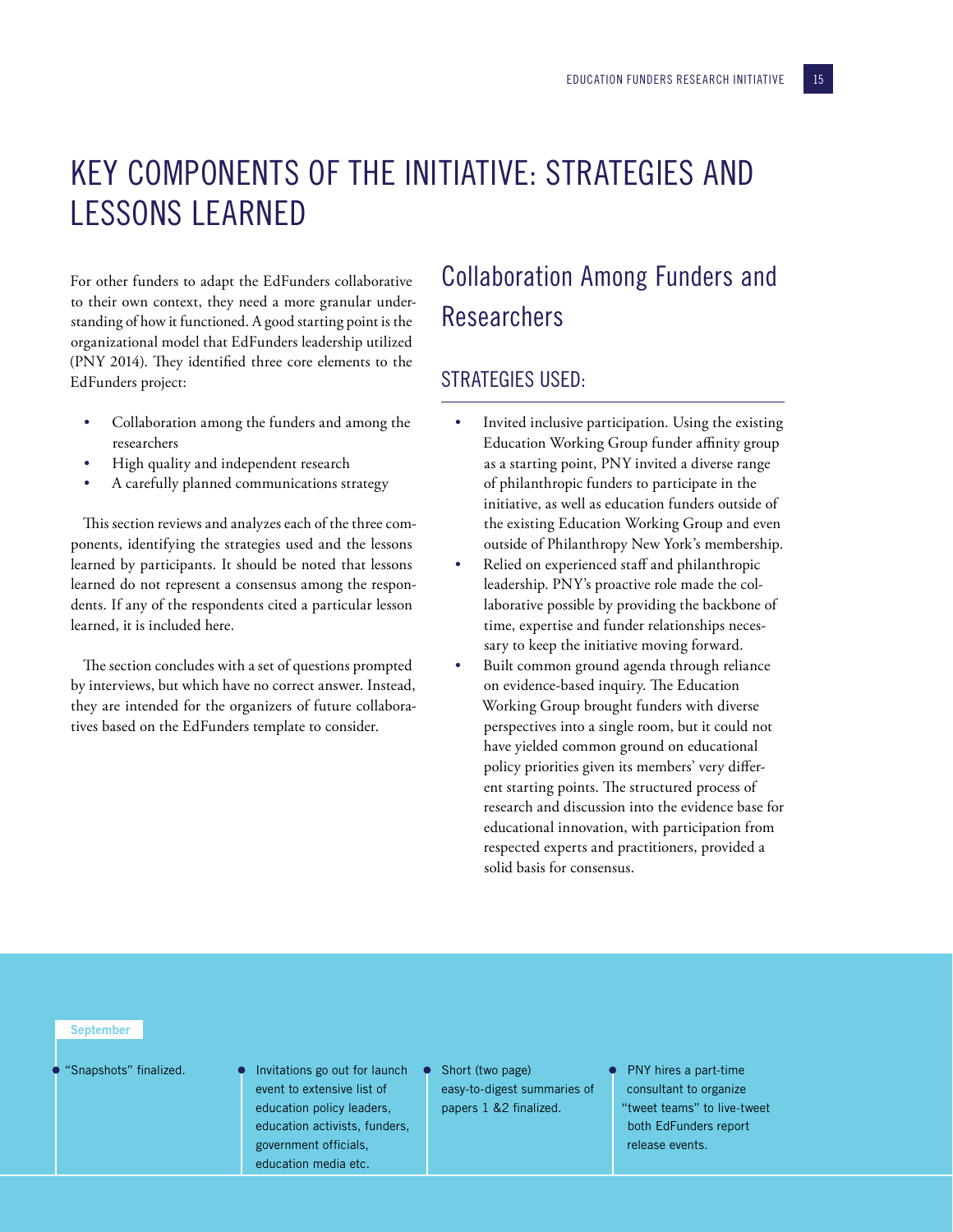- Obtained early buy-in from participants. As PNY sought funding for the EdFunders initiative from Education Working Group members, it provided a thorough accounting of the expected resource allocations and decision points. As a result, EdFunders did not have to send participants back to obtain approval for key decisions. Frontloading the approval process in this way expedited the consensus-building process among participants.
	- Kept disputes in perspective by reminding participants of common goals. Disagreements are inevitable in a diverse group of strong-minded individuals. At difficult moments in the collaborative's progress, members reached out to PNY staff and each other to keep the group on track, highlighting the broader purpose of their initiative.

### LESSONS LEARNED:

- Make ground rules clear. This was by far the most consistent reflection of funders and PNY staff. Behind the apparent consensus in how the group would make decisions, relate to researchers and review draft reports lay dangerous areas of ambiguity. Respondents stated that in future collaboratives, ground rules should be more explicit, perhaps even written down in a non-binding contract for signature. Topics that would benefit from more clarity in future collaboratives include:
	- Determining the voting rule for major decisions—Unanimous vote? Two-thirds? Majority? All participants or just those present at meeting?
- Determining process for reviewing and editing reports—Who takes the first review of a draft report? What are the criteria for the reviewer's comments? At what point is the draft shared with the executive committee? With the Advisory Committee and collaborative?
- Maintaining clarity among funders regarding intellectual ownership—are the researchers contracted or independent? What is the appropriate level for comments by funders based on the intellectual ownership approach chosen at the outset?
- Recognize that relying on evidence and research can minimize differences but not eliminate them. A fundamental premise of EdFunders is that funders can move beyond the toxic polarization of the education policy debate to find common ground. But there are no guarantees. Conflicts can emerge that expose unbridgeable differences in key areas. From its earliest days, EdFunders offered participants the opportunity to walk away from the project silently. One funder took that opportunity, nonetheless participating in final discussions about the content and language of the six priorities that would represent the EdFunders' official position. The result was unanimous support for those priorities.
- Balance the pros and cons of hiring an outside facilitator. The President of PNY, Ronna Brown, facilitated each meeting of EdFunders, except for the September 2012 meetings facilitated by Robert Hughes. She found the role to some degree in conflict with her role as head of a membership organization whose members served on the collaborative. She recommended that

#### September-October

Intense discussions via email, telephone and an in-person meeting about the third paper's conclusions and EdFunder priorities. Several EdFunders met to discuss vision and language of priorities.

#### **October**

Final opportunity for funders  $\bullet$ to decide whether or not to be identified with the project and its findings.

PNY and BerlinRosen finalize press releases and other promotional materials for the official launch.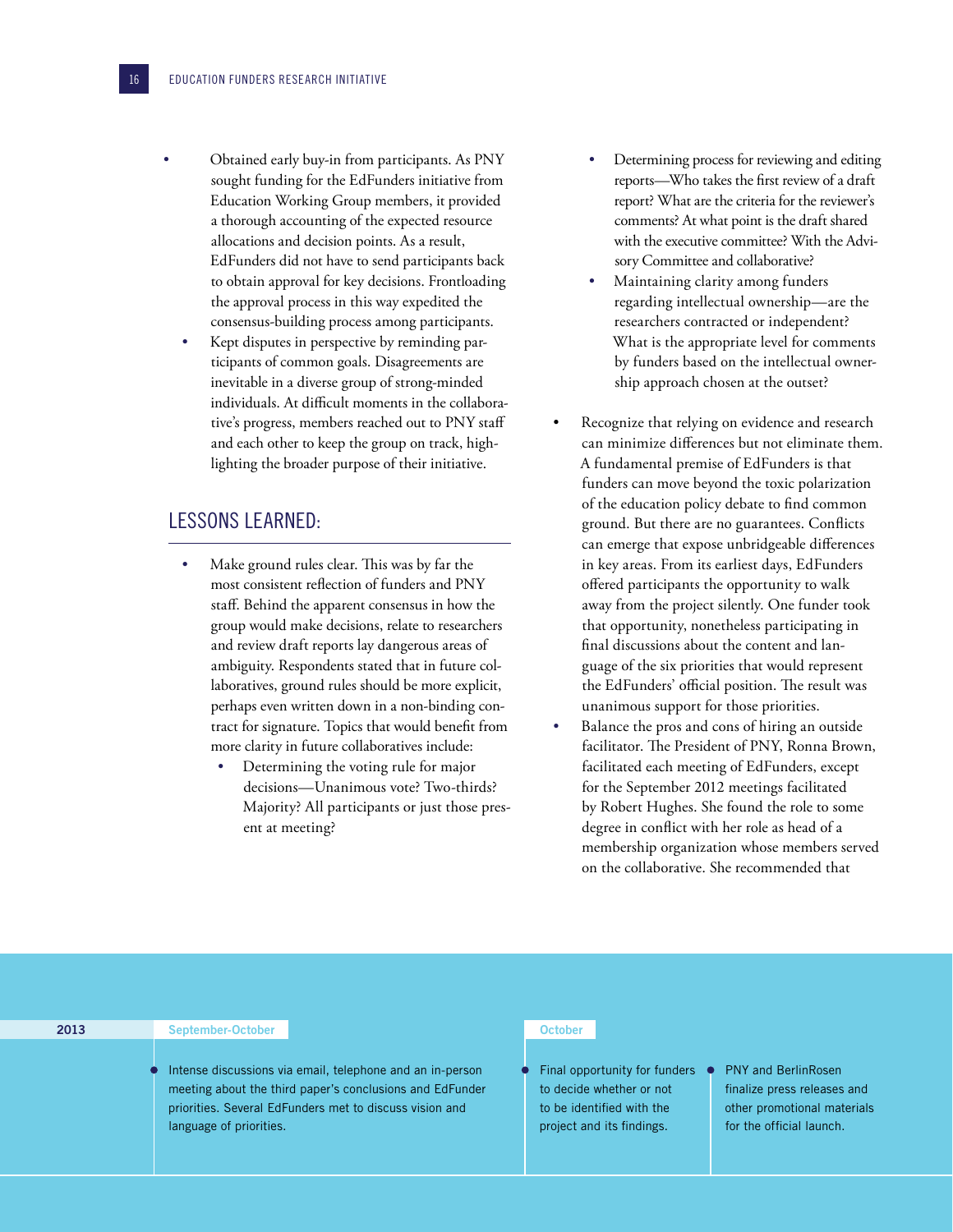future collaboratives consider hiring an outside facilitator. Others argued the contrary: that an outside facilitator would have lacked the relationship history and authority to keep all the parties together, thereby risking a breakdown at some crucial juncture.

- Staff the initiative with an experienced professional. Susan Cahn provided the program support for EdFunders. She brought key assets that other funder collaboratives would want to replicate, notably deep familiarity with education policy and practice, strong interpersonal skills and experience in philanthropic collaboration.
- Take seriously the time and resources needed to achieve change. Managing the collaborative was an all-consuming project for PNY staff and leadership of EdFunders, especially after the initiative launched on October 15, 2013. Future collaboratives should be sure to budget for the work required, leaving some margin for error and assign sufficient staff time to implement effectively.

# High Quality and Independent Research

### STRATEGIES USED:

Identified key policy-relevant topic areas for studies. Study subjects were carefully chosen and mapped out in EdFunders meetings and operationalized by PNY staff.

- Hired knowledgeable and respected researchers who had not staked out high-profile positions on controversial issues. Maintaining an objective stance toward education policy issues was essential to the EdFunders collaborative. Selecting researchers with a strong reputation in their field, but without the baggage of being linked to high-profile policy positions, enabled EdFunders to stay focused on evidence.
- Gave researchers intellectual property rights. Contracts with the researchers stipulated that those researchers maintained intellectual property rights to their work. Comments from funders were advisory in nature, not mandatory, shielding researchers from unwanted interference.
- Convened researchers to learn from one another. The researchers were brought together several times, not only to discuss the specifics of their research plan with funders, but also with one another. This process assisted the researchers in learning from one another and in developing their research plans to avoid overlap and redundancy with the work of other researchers.
- Strengthened research studies by convening advisory committee to provide expert feedback. The Advisory Committee played an important role in the process. Its members reviewed the draft reports carefully and submitted extensive comments. Advisory Committee members attended a meeting on each study to offer comments in person and engage in dialogue with the study authors. While advisors understood their role to be more time-limited than that of the EdFunders members, they nonetheless provided the study authors with valuable feedback and the funders with an immersive tutorial in education policy.

Trinity Wall Street hosts public event and panel discussion on October 8 to publicly launch the Education Funders Research Initiative, release Paper #1 on context and Paper #2 on data, and begin intensive online activities with the newly launched website and building of a Twitter following. Panel included State Education Commissioner John King, and the kick-off event received many mentions in local education media.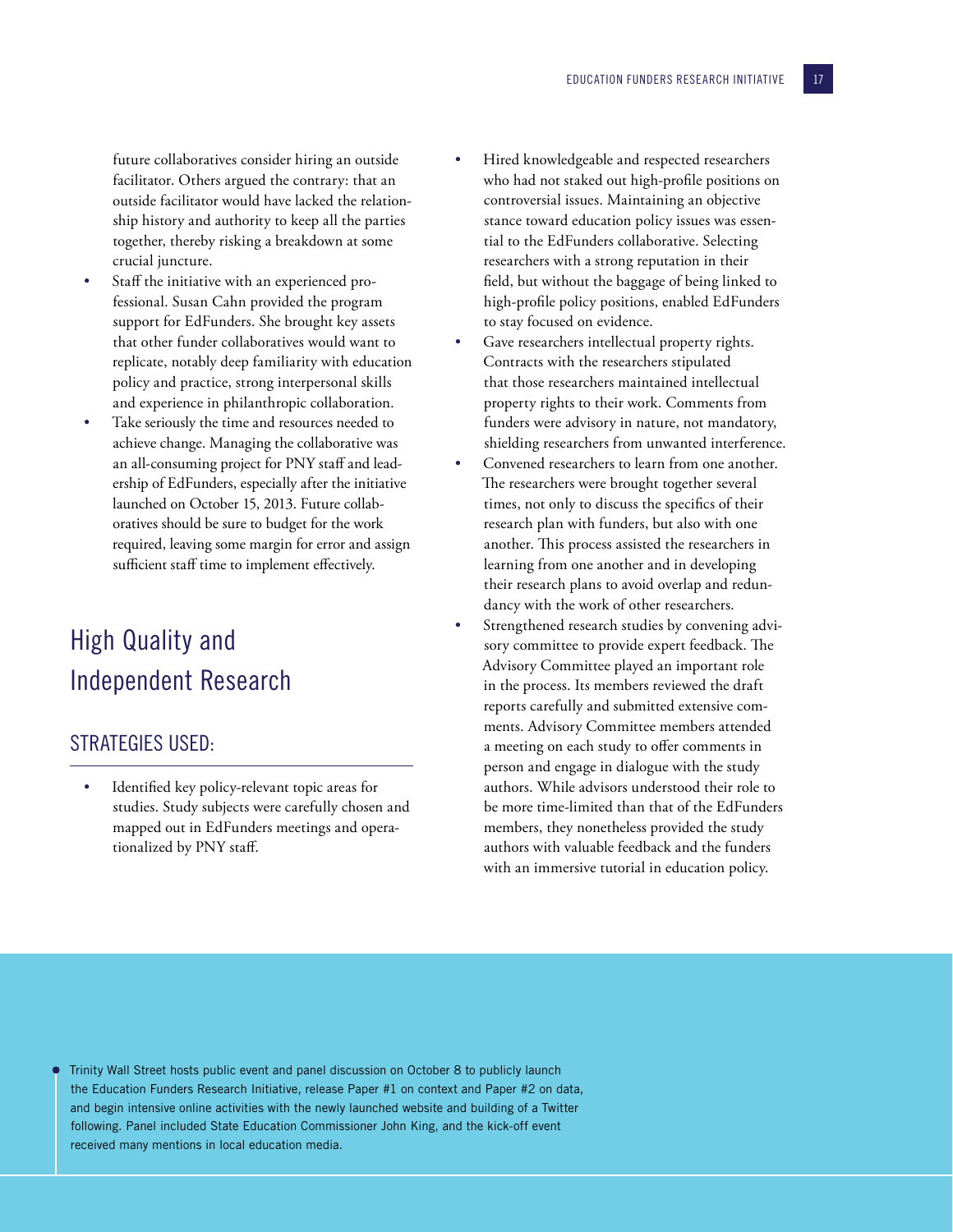- Developed clear criteria for inclusion of recommendations. Participants in EdFunders agreed to impose at least three screens on potential recommendations: that the recommendations should relate to college and career readiness, have a broad impact on public schools in the city and be based on hard evidence. These screens sidelined some of the most controversial issues before the collaborative. For example, funders took opposing positions on regulation and site co-location approvals of charter schools; but since charter schools teach only 9 percent of public school students in New York City, there was consensus that developing a set of charter-school recommendations would not impact college and career readiness citywide.
- Retained communications consultant to edit reports and create summaries for lay audiences. Recognizing that the researchers might not be accustomed to communicating with a lay audience (although this was not true of the New School authors), journalists and other stakeholders who lacked expertise in education policy, EdFunders retained the consulting firm BerlinRosen to edit the studies and help develop short summaries. In addition, they checked citations and flagged language that might be interpreted as partisan in nature.

### LESSONS LEARNED:

Start early. The study authors were retained in December, with the expectation that drafts would be completed and presented for review in the spring and summer of the following

year—an extremely fast turnaround. These deadlines constrained the researchers' options and limited the scope of work they could perform for the collaborative.

• Compensate researchers for review process, not just research and drafting of study. Funders may be accustomed to paying a standard amount for the commissioning of a research study. However, studies carried out through a collaborative approach comparable to EdFunders will be more expensive for the consultants because time will be required not only for research and writing, but for the extensive review process as well. Those costs should be estimated and included in the agreement.

# Carefully Planned Communications Strategy

### STRATEGIES USED:

Identified communications as top priority. The EdFunders collaborative could have carried out its project in a low-profile way and released a dignified set of reports in the fall of 2013. If it had, they would have received little attention in the frenzied post-election media environment and might not have gotten on the mayor-elect's radar screen. EdFunders took communications seriously, however. Not only did it invest in hiring a top-shelf consulting firm to manage the communications strategy, it allocated significant time

#### 2013

EdFunders, in partnership with WNYC, hosts its first online "twitter chat" focused on narrowing the achievement gap as identified in the findings of the first two research papers.

#### November

- Bill de Blasio elected Mayor  $\bullet$ of New York City.
	- EdFunders, in partnership with WNYC, hosts its second online "twitter chat," this one focused on strategies to help struggling schools succeed.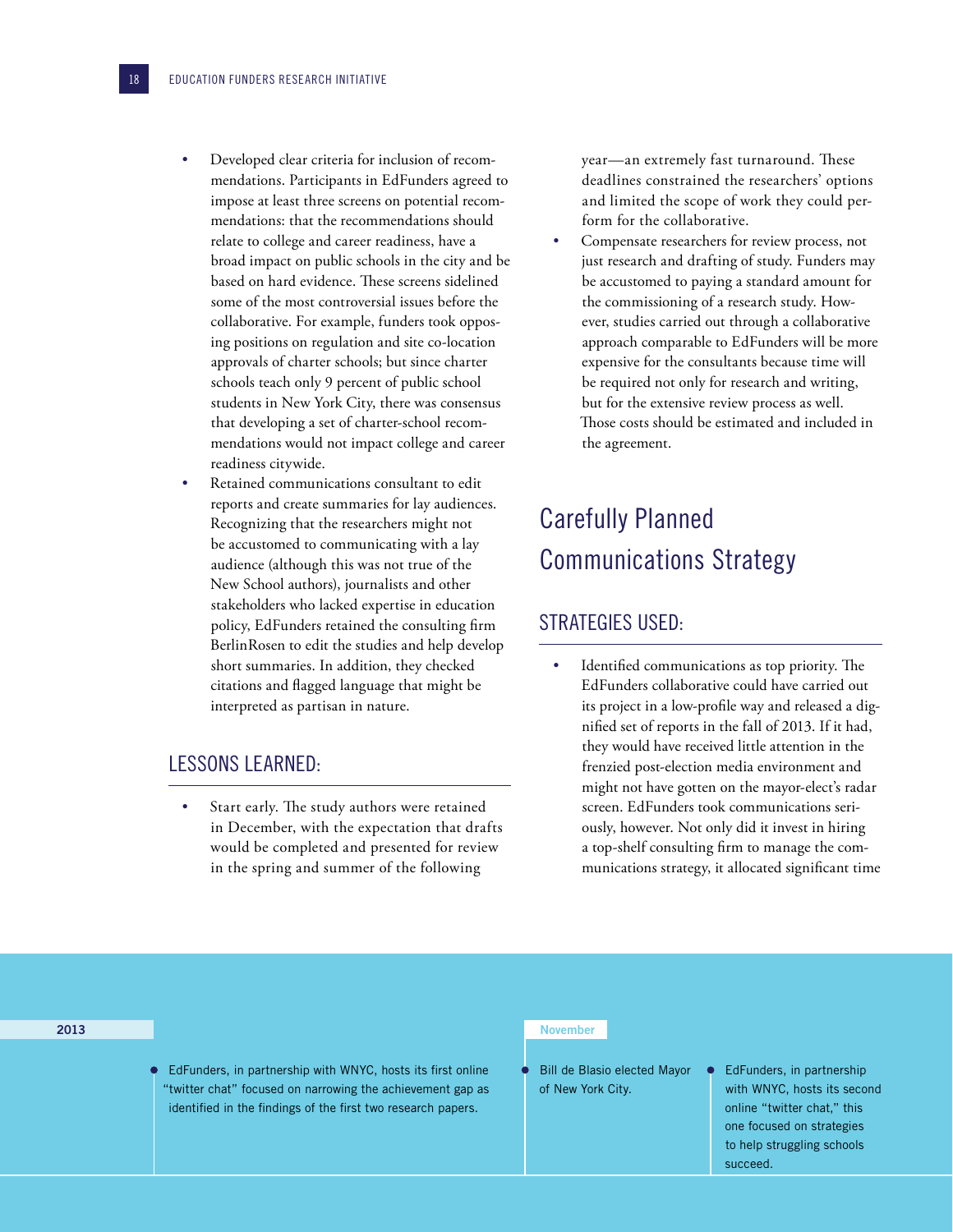of PNY staff and EdFunders members in postlaunch traditional and social media outreach.

- Hired communications firm early to participate in branding, editing and planning. The role of communications is easily reduced to external post-launch activities, such as sending out press releases, booking appearances and creating a social media presence. But EdFunders brought its communications consultant on board in January 2013, in the first stage of preparation, concurrently with retaining its researchers. This early involvement enabled PNY to plan key communications tasks, such as branding the project, summarizing the reports and editing them for readability and preparing the website.
- Edited reports to avoid even giving the impression of partisanship. Editing for word choice to avoid the appearance of partisanship is a critical task, especially for a high-profile report intended to represent the views of a diverse collaborative.
- Moved aggressively into social media. The world of traditional media outlets is no longer sufficient to reach important policymakers and stakeholders in the education policy field. EdFunders therefore explored fairly new strategies, such as weekly dialogues between education experts and practitioners on their website modeled after the New York Times' "Room for Debate" site, online Twitter forums and regular updates to both the website and Twitter.
- Held release of final paper and priorities until after election. A key decision was holding the final paper until after the election, so that that paper's analysis and recommendations would not be interpreted through an electoral lens.

### LESSONS LEARNED:

- Don't underestimate time and energy needed. An effective communications strategy requires considerable time and energy and not only that of the communications consultant. PNY staff were responsible for important elements of outreach, especially those which required outreach to education experts, policymakers and stakeholders.
- Plan role for participants in outreach. The participants in EdFunders are all philanthropic funders with their own networks and constituencies. These participants could have been more fully engaged in the communications strategy. Future collaboratives may wish to plan in advance how the participants use their own resources, such as newsletters, websites, twitter feeds and grantee networks, to communicate the findings and priorities of the collaborative.

### Issues to Consider in Each Phase

#### CONVENING AND FRAMING

*• At what stage should outside experts and practitioners enter the process and what roles should they play?* The EdFunders collaborative began and ended as a collaborative between funders. Nonfunders were not excluded by any means: experts, practitioners and policymakers played important advisory roles. But they entered in the preparation phase, after the fundamental decisions about the process and its desired outcomes had been made. This makes some sense, given the underlying focus on the relationships and common understandings

- Ford Foundation hosts high-profile event November 21 focusing on the release of Paper #3 examining Systems and including the initiative's "Six Priorities." The event was introduced by Meryl Tisch, Chair of the New York Regents.
- With the election and the event over, PNY begins conversations about specific avenues for connecting with the incoming administration leaders.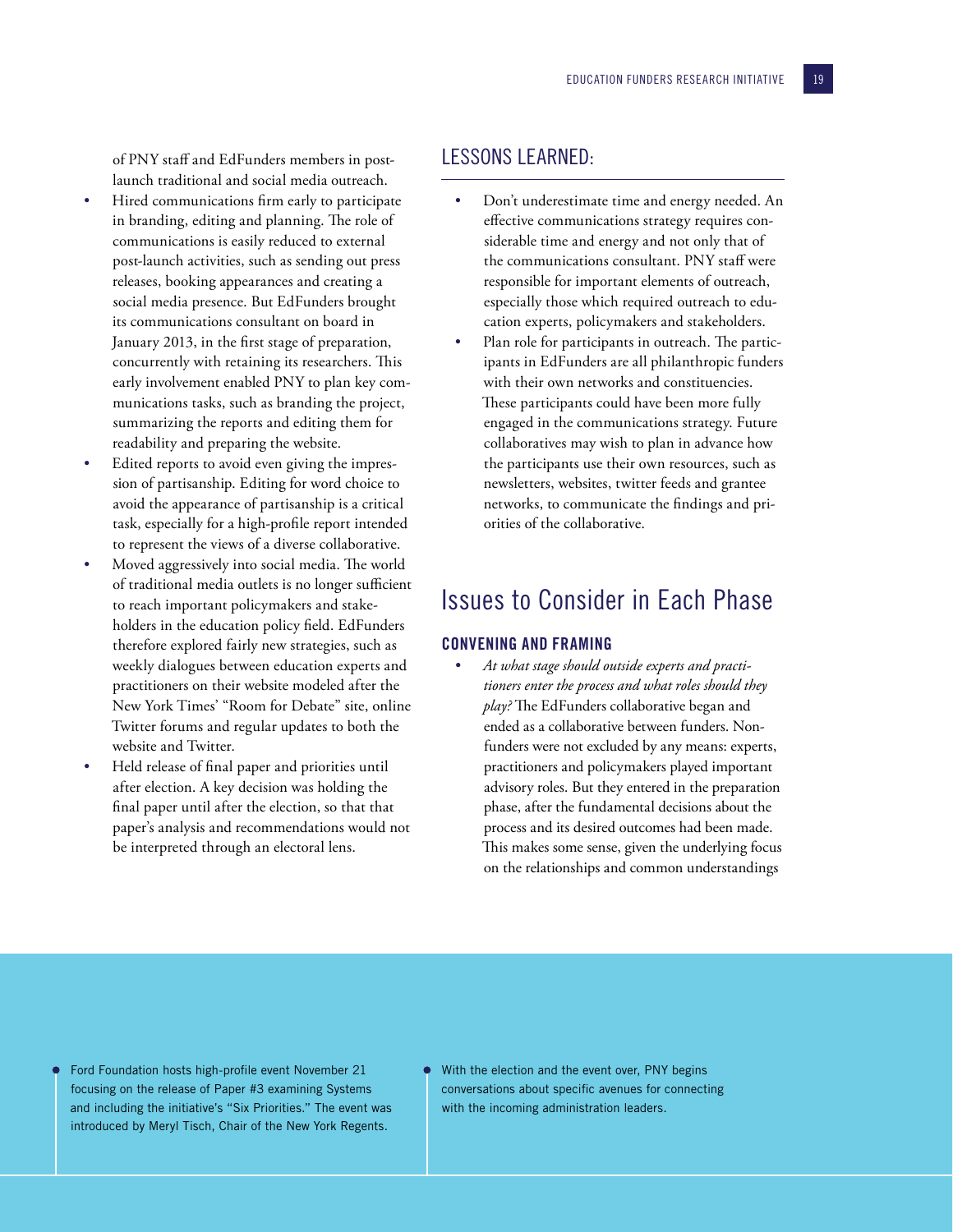between funders that propelled EdFunders. It also meant, however, that outside experts had only a limited, circumscribed role in articulating the initiative's goals and strategies. An alternative structure might consider possible roles for outside stakeholders at the outset of the project.

*• What is the appropriate frame for the initiative and how to go about setting it?* The EdFunders collaborative framed the task for the writers of each report as setting a goal of informing future priorities for public policies and private philanthropy that build on what is working in New York City to better prepare all students for college and 21st century careers. Respondents outside the philanthropic sector expressed some reservations about this frame, largely because the term "college and career readiness" often fails to operationalize the concept of career readiness in favor of a narrower emphasis on college preparation, thereby excluding the many students for whom this pathway may not be realistic or helpful. However, they were not able to articulate a clear alternative frame and such an alternative may not be necessary if college and career readiness is applied in a broad and thoughtful way. Future collaboratives should consider how to frame the research and policy-setting mission to both clearly define the scope of inquiry and to include all affected students within its mandate.

#### **PREPARATION**

- *• How should the collaborative address controversial issues?* Certain issues divide education stakeholders into warring camps, e.g., standardized testing, charter school approval and co-location and funding equity. The EdFunders understood that attempting to address hot-button issues could break up their collaborative and defeat its underlying consensual purpose. On the most raw issue—charter schools—the funders simply agreed that they existed in the New York City school system and would neither decline nor vastly expand in the immediate future. And so, they set the issues around charter schools aside to focus on priorities that applied to both traditional neighborhood schools and charter schools within the public school system. They also sought a broad frame in which to address the issues that would influence the educational outcomes of the largest number of students. Funders in other collaboratives may or may not find this an effective approach. If they do not, they will need an alternative strategy for determining which issues are to be addressed and which set aside.
- *• How can funders create a collaborative process that structures a role for participation and input from funders who bring experience working with on-the-ground reformers, yet also respects the intellectual autonomy of independent researchers?* The authors of the culminating study, the systems paper drafted by Hemphill and colleagues, did not accede to one funder's call for major revisions. But those authors did feel that they were responsive to an unstated imperative to craft recommendations that would meet the

#### November 2013-January 2014

"Snapshots" continue to be released and the EdForum posts new questions; including in Janaury 2015 responses of high profile experts to EdFunders Priorities.

#### December

Carmen Fariña named Chancellor of the NYC Department of Education. Traditional and social media follow-up to Systems paper.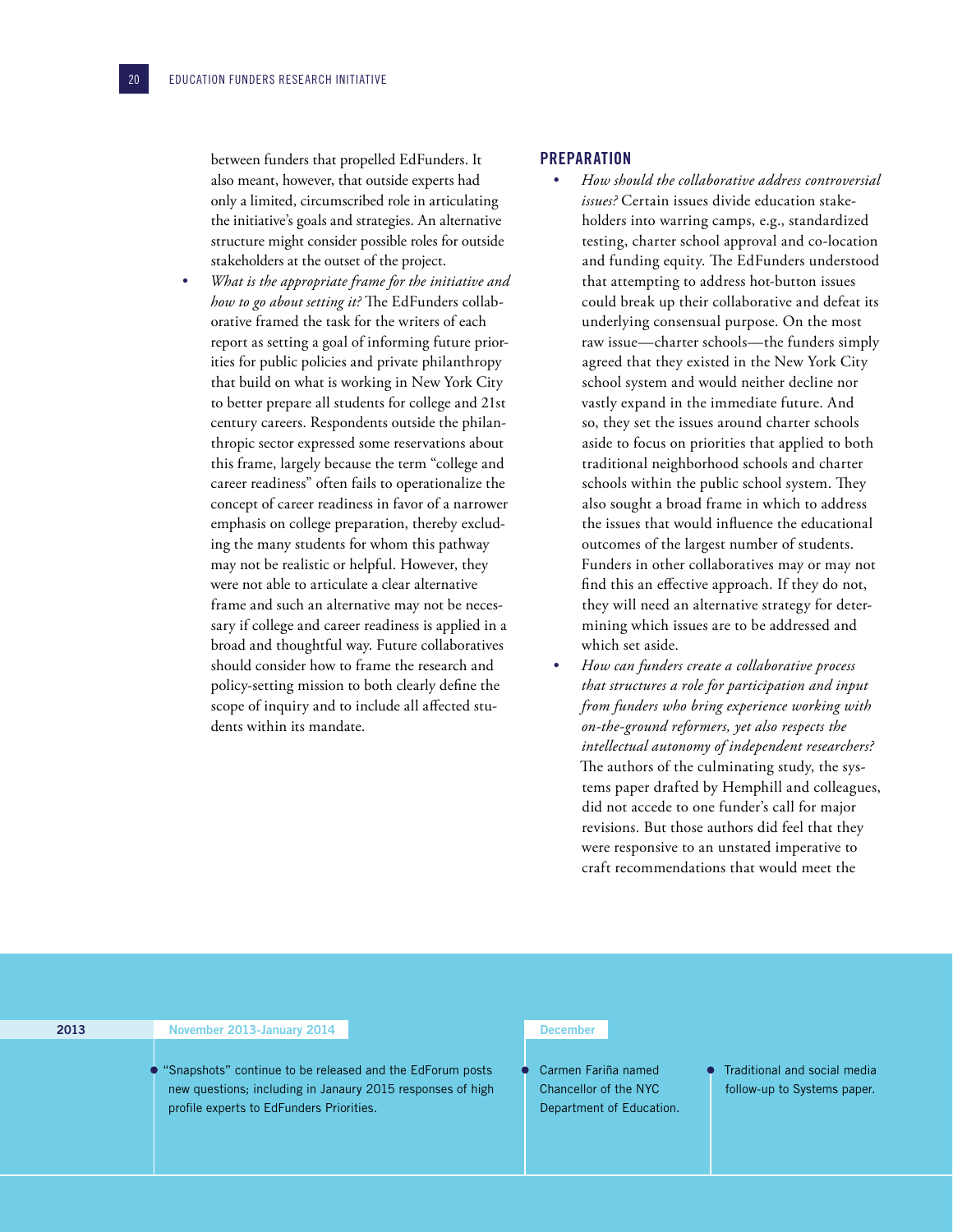needs of EdFunders. The tension between the author's autonomy and the sponsor's degree of input has no bright-line solution and could even be viewed as creatively valuable. Still, funders in future collaboratives should be clear with all involved what intellectual ownership was decided in the contract phase and what obligations each party must respect even during a process of open comment and input.

*• Who should facilitate meetings?* The EdFunders model presupposes an organization with a strong convening role, in this case Philanthropy New York. However, PNY staff did not altogether agree on whether having their CEO facilitate meetings was a strategy that other collaboratives should replicate. The argument against was that facilitation in some sense conflicts with the role of the CEO. The argument for was that facilitation benefited from pre-existing relationships with and knowledge of the members at the table.

#### LAUNCH AND FOLLOW-THROUGH

*• When should the collaborative formally launch its main proposals or priorities?* EdFunders went public about a month before the mayoral election and published its key systems paper and set of priorities roughly two weeks after the mayoral election. Some participants and stakeholders wondered whether the release was scheduled too early, given that there was no chancellor or upper-level DoE staff to receive the paper or participate in its release. But they also acknowledged that waiting until January or February might have created its own risks. Any time chosen for release will have risks and benefits.

- *• How many priorities are optimal?* Another concern raised was whether EdFunders diluted its public message by offering six different priorities, which may be difficult for journalists and other stakeholders to clearly understand and explain. Settling on one or two priorities would clearly have made EdFunders' goals more newsworthy. But it might have weakened the cohesion of the collaborative, since some funders would have little stake in the one or two priorities established. So a tradeoff may be inevitable between public messaging and internal consensus-building.
- *• How does one determine which components of rollout are most effective in driving message?* The communications strategies used to support EdFunders' launch were creative and well implemented. Respondents felt that the communications strategy was highly successful, based on a sense that it created "buzz" and raised Edfunders' profile among audiences that could impact educational policymaking. But neither PNY nor BerlinRosen could offer an objective yardstick for the communications campaign, making it difficult to gauge the extent to which the campaign succeeded or which components contributed most to its success. Developing metrics for the post-launch communications campaign should be a priority for future initiatives.

### 2014 January Bill de Blasio inaugurated as  $\bullet$ Mayor of New York City. **February** PNY Staff and representatives of EdFunders meet for the first time with Chancellor Fariña, discuss her priorities, the initiative's "Six Priorities" and establish a line of communications for agreed-upon future meetings with larger groups of funders.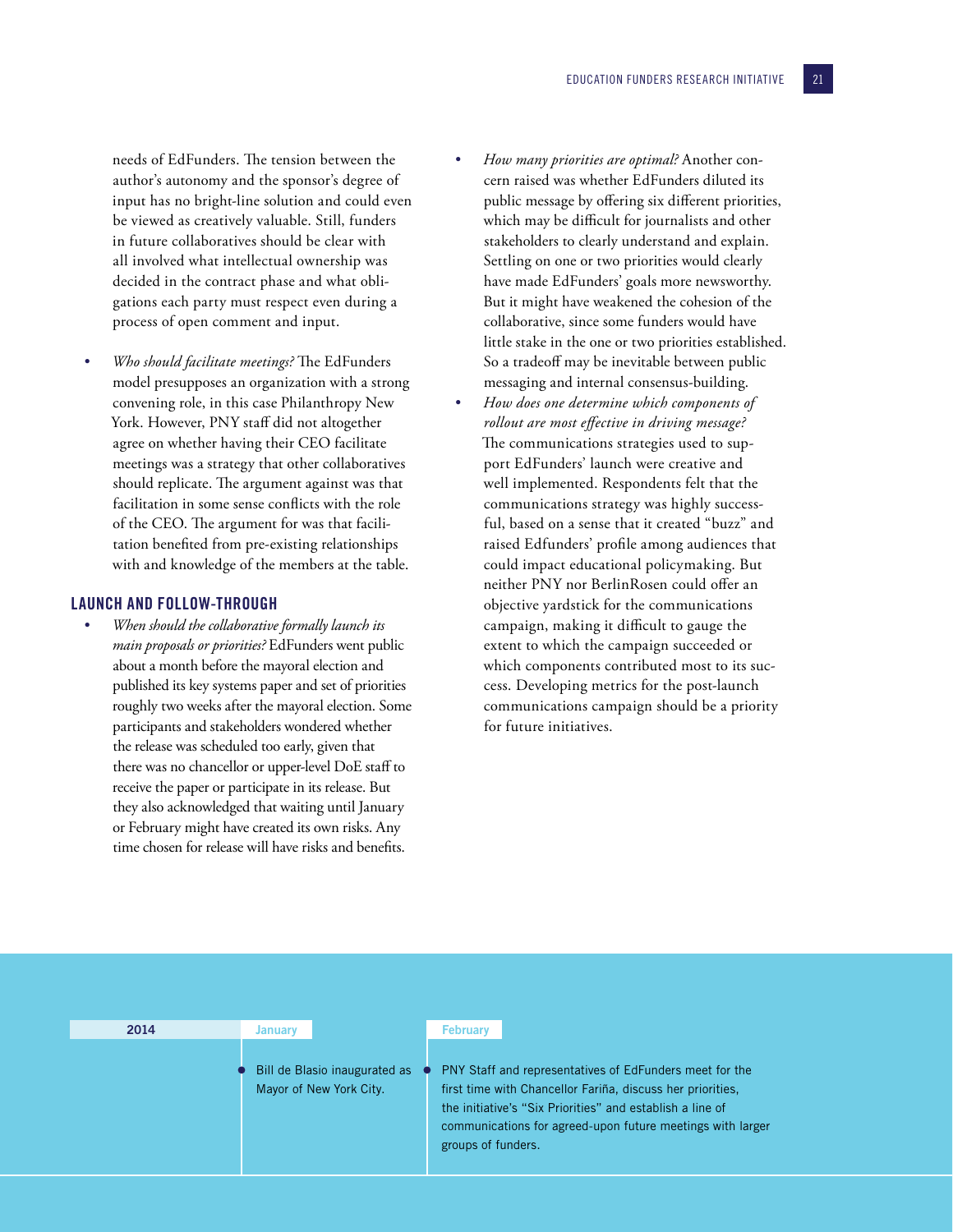# **CONCLUSION**

The Education Funders Research Initiative officially concluded its first phase in February 2014, when its representatives met with Chancellor Carmen Fariña to present and discuss its "Six Priorities." At this point, EdFunders had achieved its original objectives. The collaborative has since begun a second phase consisting of a series of listening sessions for policymakers, funders and other stakeholders. Nonetheless, the conclusion of the original mission of EdFunders offers an opportunity for reflection about the collaborative, its achievements and its lessons for other funders.

The EdFunders project rowed against the current of philanthropic and societal discourse in several ways. Where many funders support collaboration in spirit more than practice, PNY helped to midwife a large and ambitious collaborative. Where advocates for systems change have increasingly written off big research projects in favor of social media and technology strategies that seem to embody a 21st century zeitgeist, EdFunders placed its bets on old-fashioned research and evidence-based inquiry—albeit promoted with cutting-edge social media tools. Where most collaboratives might assume the need for funders who are aligned in worldview and

EdFunders placed its bets on old-fashioned research and evidence-based inquiry—albeit promoted with cutting-edge social media tools. Where most collaboratives might assume the need for funders who are aligned in worldview and goal agreement, EdFunders embraced its internal diversity of worldviews.

goal agreement, EdFunders embraced its internal diversity of worldviews.

The project succeeded by several criteria: by completing the ambitious agenda its members planned on the agreedupon timeframe and budget; by demonstrating the ability of diverse funders to find common ground; and by nurturing real dialogue on difficult, sensitive issues of education policy between participants, between researchers and between stakeholders. While the new administration has implemented actions that reflect several EdFunders priorities, the degree of influence on these changes is unclear. Nor would all of the EdFunders agree on the "in the weeds" details of how those policies have been implemented. Participants, however, had not set influence on policymakers as a short-term goal. The most impressive feat of the EdFunders initiative is to have moved beyond the divisive and rancorous disputes so characteristic of the education policy field to identify consensus areas for further investment and advocacy. Other funders may consider whether they find this goal appealing enough to attempt a similar enterprise.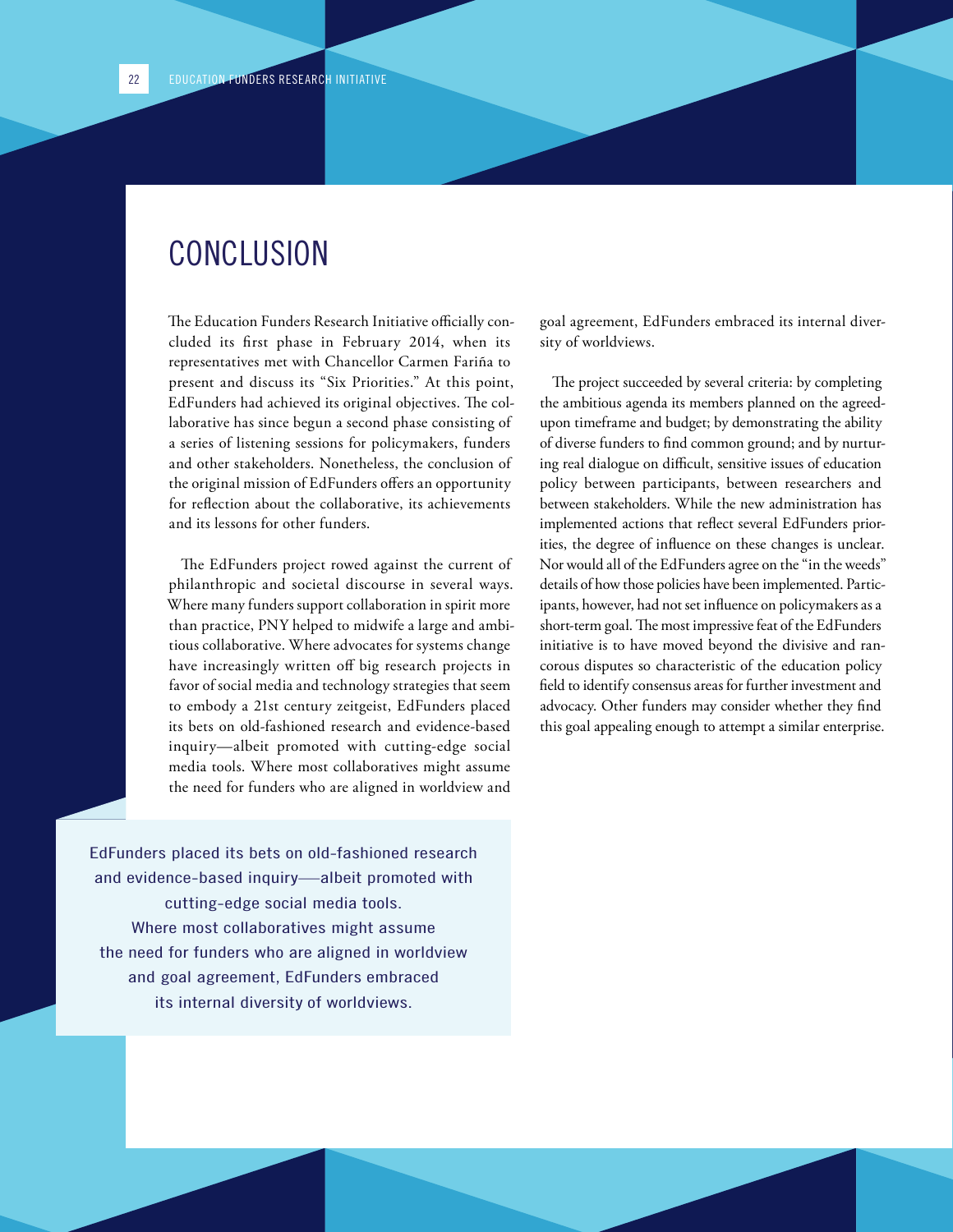# POSTSCRIPT

What happened after that first meeting with the new Chancellor?

This case study has focused on the process of fostering successful collaboration among funders with different approaches about how to achieve an overarching shared goal: in this case, helping the public school system better prepare its students for college and careers. The funders and Philanthropy New York staff involved in developing this collaborative effort saw it at the outset as a time-limited initiative and beginning a relationship with the new leadership of the New York City Department of Education grounded on the priorities that had emerged from the research EdFunders sponsored, represents the successful completion of the project as it was originally conceived. So, that is where the case study ends.

However, the Education Funders Research Initiative continues. Following the first meeting with Chancellor Fariña and her team in February 2014, staff and funder leaders continued communications with the DoE team aimed at bringing the Chancellor to speak with PNY's larger Education Working Group.

In late March 2014, most of the funders who had participated in the initiative returned for an extensive planning discussion about whether to continue and, if so, what to do next. They were joined by a few additional funders who shared one or more of the "Six Priorities" identified by EdFunders. The consensus of the group was that the EdFunders initiative had been very successful in gaining public recognition and legitimacy and it made sense to explore ways in which the collaboration could continue to advance its Six Priorities. Thus began what Philanthropy New York calls the second phase of the Education Funders Research Initiative.

At that time, much public discussion of education was focusing on the de Blasio Administration's efforts to secure funding from New York State for universal pre-K. The EdFunders "phase two planning meeting" presented an opportunity to relay to the larger group of funders what had been learned from the Chancellor about the other areas she intended to concentrate on, which she had outlined in the February meeting. It was at this planning meeting that the basic idea to organize a series of "Listening Sessions" on key topics related to the EdFunders' Six Priorities blossomed.

Almost all of the original Edfunders and a few new members participated in planning the Listening Sessions. This next phase of the project required much less funding and three members stepped up to provide the needed resources quite quickly.

In conjunction with Philanthropy New York, the EdFunders also hosted a late April 2014 panel discussion among Chancellor Fariña and several of her deputies for a wide swath of education funders. At that meeting, Fariña elaborated on many of the priorities that had been reported in the media, related her priorities specifically to the EdFunders Six Priorities and took questions from education funders about the ways she intended to pursue those priorities. That meeting was particularly helpful in establishing closer working relationships with the deputies who would be responsible for implementing reforms with direct bearing on the EdFunders Six Priorities, especially the Deputy Chancellor for Teaching and Learning, under whose oversight implementation of the EdFunders priorities falls.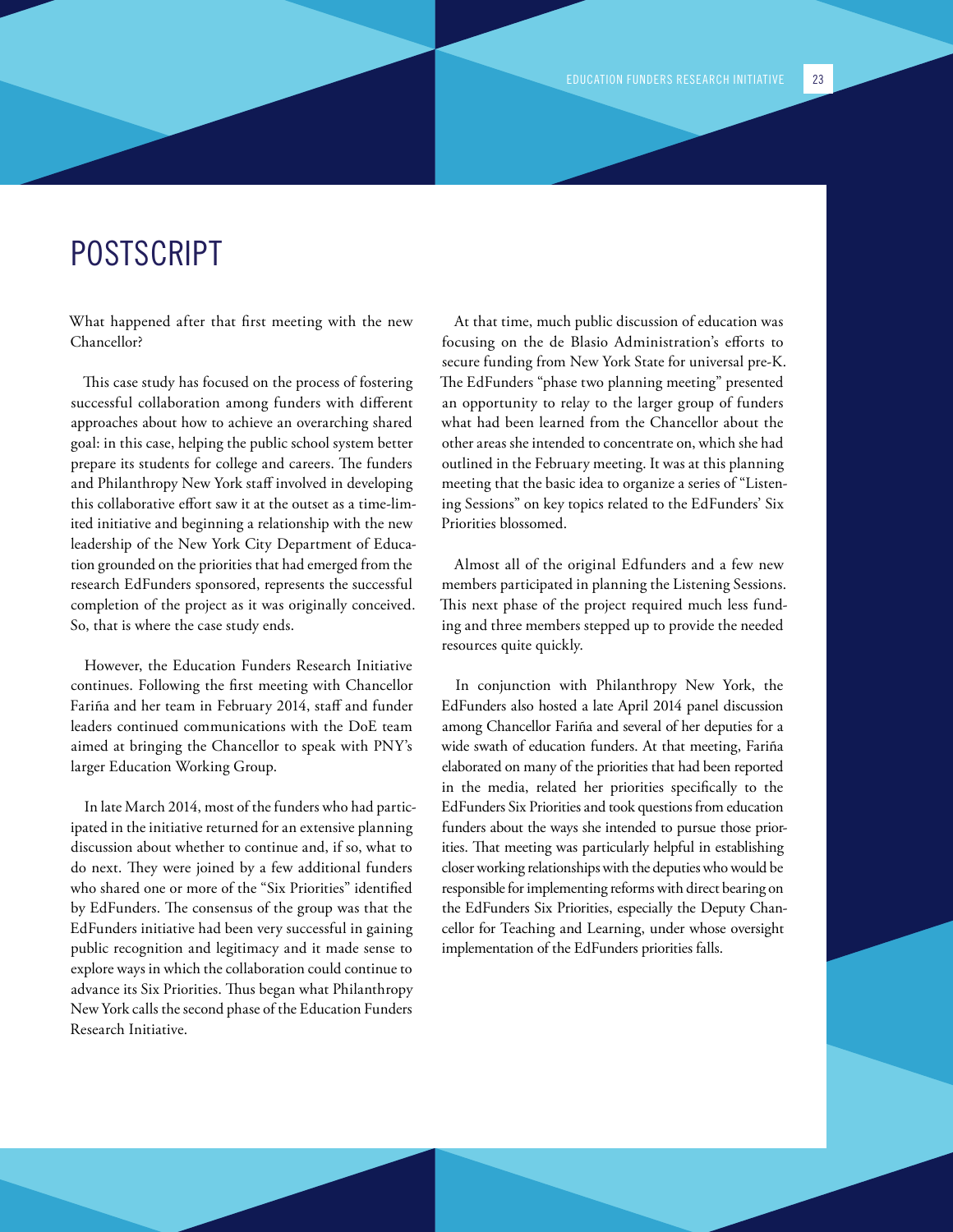By June 2014, the EdFunders group had set out a plan to produce "Listening Sessions" in the Fall on the following topics:

- College and career readiness
- Implementation of the Common Core
- Early childhood education and literacy

The relationship with DoE would prove essential in developing the Listening Sessions, which aimed to bring together diverse education stakeholders—practitioners from within and outside of the Department of Education, researchers, funders and policymakers from the City and the State to explore the opportunities and challenges of implementing reforms on those topics. PNY staff and DoE maintained regular communication as the Listening Sessions developed and DoE leaders connected the EdFunders with specific DoE deputies for particular sessions.

Planning for the series extended from the summer of 2014 through early January 2015. Robert Hughes, President of New Visions for Public Schools, who also participated actively in planning them, moderated all three sessions:

#### OCTOBER 7, 2014—LISTENING SESSION #1: COLLEGE AND CAREER READINESS

[Key Takeaways and Actions to Consider](https://philanthropynewyork.org/sites/default/files/OctListeningSession%20Readiness%201pager,%20FINAL_0.pdf) [Full Meeting Notes](https://philanthropynewyork.org/sites/default/files/Summary%20Oct%20%207--FINAL_0.pdf)

#### NOVEMBER 12, 2014—LISTENING SESSION #2: COMMON CORE

[Key Takeaways and Actions to Consider](https://philanthropynewyork.org/sites/default/files/ListeningSession%20CommonCore%201pager,%20FINAL_0.pdf) [Full Meeting Notes](https://philanthropynewyork.org/sites/default/files/Summary%20Nov%2012%20--%20FINAL_0.pdf)

### JANUARY 21, 2015—LISTENING SESSION #3: LITERACY AND EARLY LEARNING

[Key Takeaways and Actions to Consider](https://philanthropynewyork.org/sites/default/files/ListeningSession%20EarlyLearning%201pager,%20FINAL.pdf) [Full Meeting Notes](https://philanthropynewyork.org/sites/default/files/ListeningSession%20Early%20Learning,%20Full%20Notes,%20FINAL.pdf)

These Listening Sessions presented productive opportunities for education practitioners to communicate with each other and reflect on the challenges they face and share those experiences with leaders of the Department of Education. That sharing occurred both through leaders' participation in the sessions themselves and with distribution of the "Key Takeaways and Actions to Consider" from each meeting.

Just a few days before the first Listening Session, the DoE released a "new framework and accountability measures to drive school improvement" that focused on their own "critical components" of their reform efforts: rigorous instruction, supportive environment, collaborative teachers, effective school leadership, strong family-community ties and trust. While not an exact match, there was significant overlap between those publicly announced priority areas and those of the EdFunders.

Staff and representatives from EdFunders also had discussions with DoE leaders in December 2014. The DoE leaders reported that the sessions had been very helpful and the feedback from practitioners had provided important insights.

After the completion of the three planned Listening Sessions in January 2015, the EdFunders group came together once again to discuss next steps. Many of the group of funders associated with the initiative remain connected and interested in continuing to work together on projects that focus on the Six Priorities. These discussions are ongoing, though as this case study goes to press, no decision has been made about a next set of programmatic activities. If there are additional stages for the EdFunders, the underlying vision will continue to be one of consensus-building, evidence-based analysis and constructive dialogue.

For updates, go to [EdFundersResearch.org.](http://edfundersresearch.org/)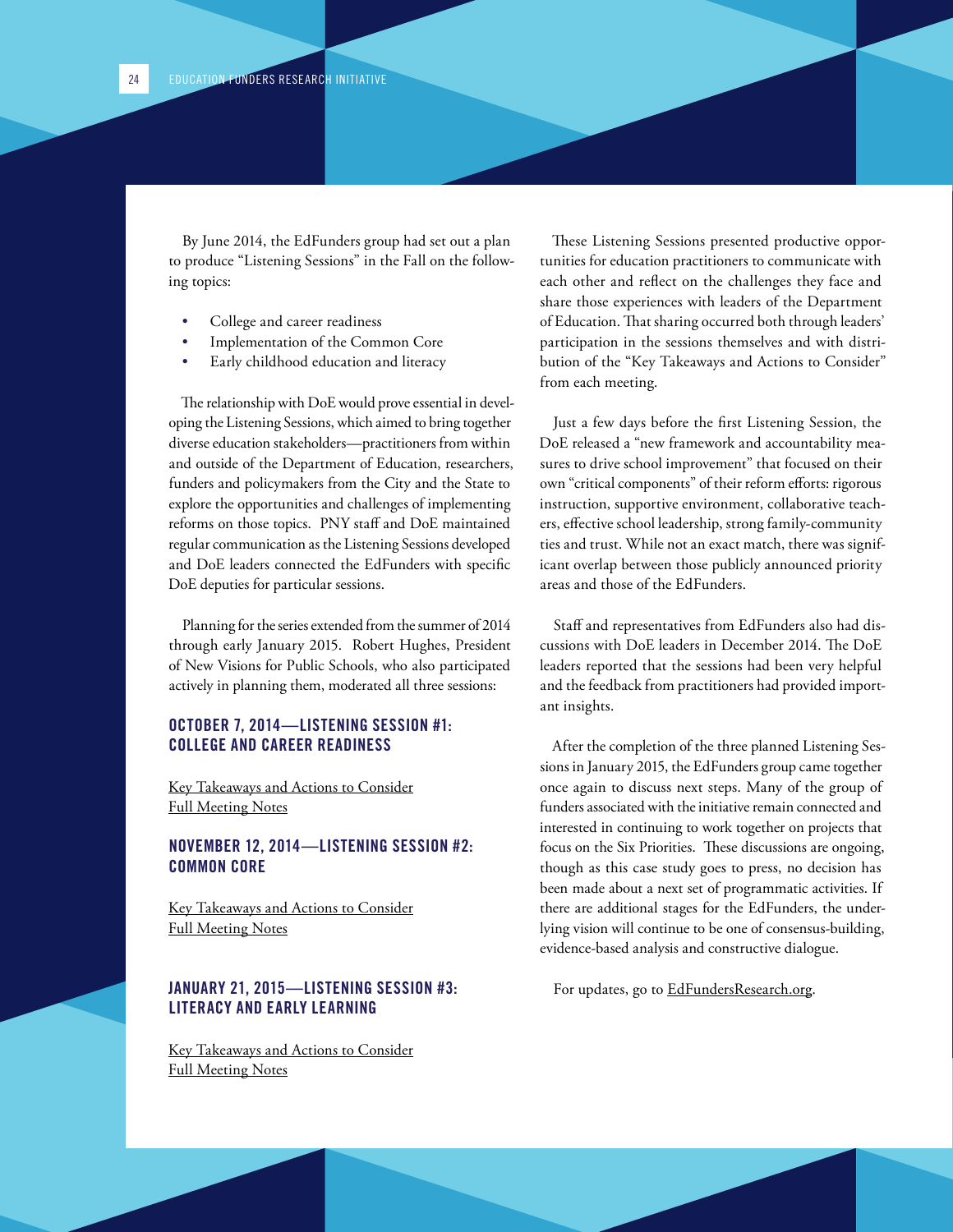# BIBLIOGRAPHY

- Hemphill, C., Nauer, K., White, A., & Jacobs, T. (2013). *Building Blocks for Better Schools: How the Next Mayor can Prepare New York's Students for College and Careers*. New York: Education Funders Research Initiative.
- O'Day, J., C. Bitter, & L. Gomez (Eds.). *Education Reform in New York City.* Cambridge: Harvard Education Press.
- Pfitzer, M. & Stamp, M. (2010). *Multiplying Impact through Philanthropic Collaboration*. FSG Social Impact Advisors.
- Philanthropy New York (2013). *The 2013 Education Reform Review Initiative*. Author.
- Philanthropy New York (2014). *Ford Foundation Narrative*. Author.
- Ready, D., Hatch, T., Warner, M. & Chu, E. (2013). *The Experiences of One New York City High School Cohort: Opportunities, Successes and Challenges*. New York: Education Funders Research Initiative.
- Seldon, W., Tierney, T., & Fernando, G. (2013). "High Stakes Donor Collaborations," *Stanford Social Innovation Review*.
- Siskin, L.S. (2013). *College and Career Readiness in Context*. New York: Education Funders Research Initiative.
- *Social Science Innovation Review*. (2014). "Responsible and Successful Collaboration." Podcast of *Social Science Innovation Review*. Available at [http://www.ssireview.org/podcasts/entry/](http://www.ssireview.org/podcasts/entry/responsible_and_successful_collaboration) [responsible\\_and\\_successful\\_collaboration](http://www.ssireview.org/podcasts/entry/responsible_and_successful_collaboration)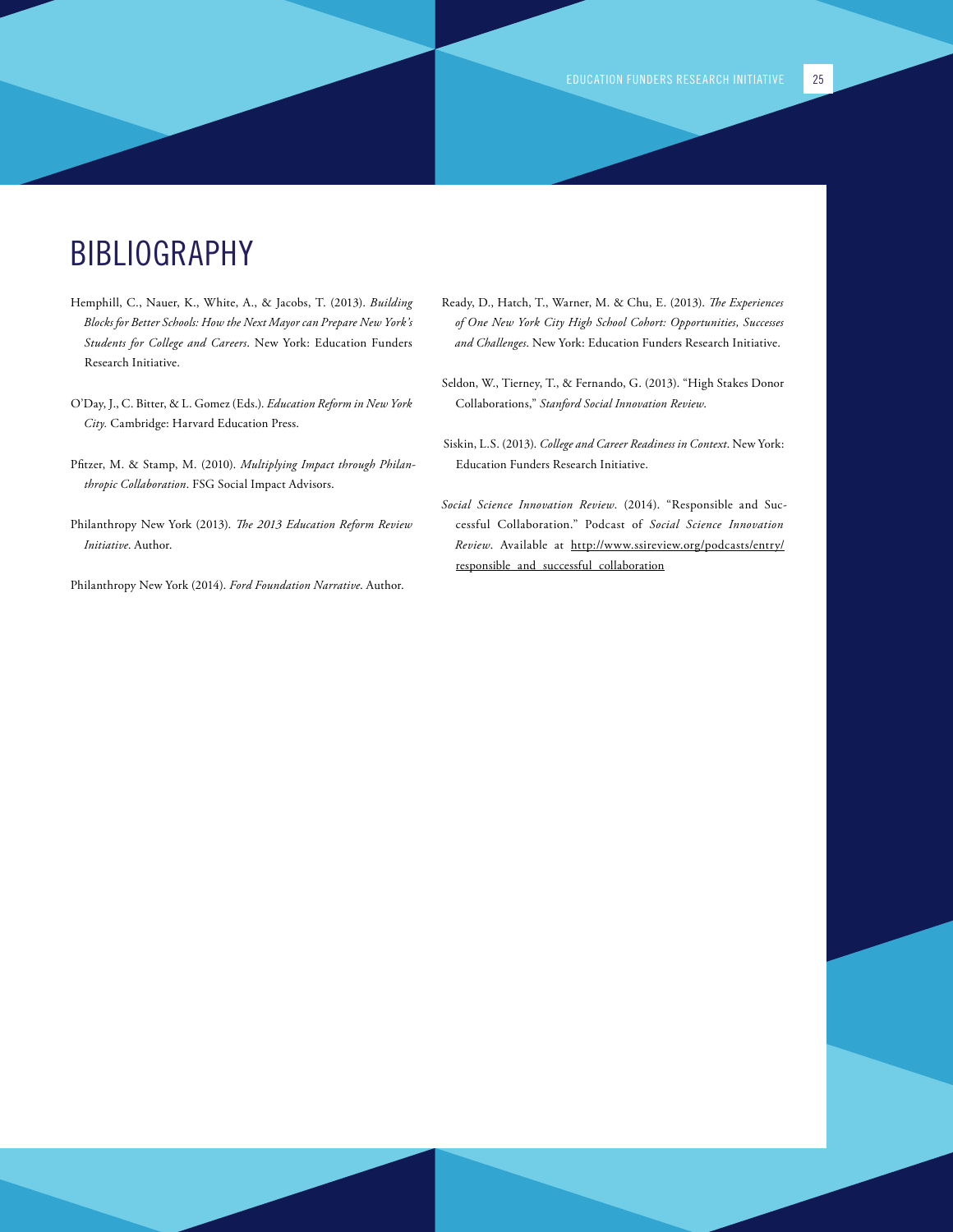# APPENDIX A: SIX PRIORITIES FOR THE NEXT MAYOR AND CHANCELLOR

LITERACY: Take action to dramatically improve literacy in the early grades, so more students are prepared for high school. This should include intensive interventions for struggling readers, as well as expanded early education, full-day pre-kindergarten and targeted investments in community-based supports for low-income families and black and Latino students, who have the lowest rates of academic success and reading proficiency.

COMMON CORE: Use the newly adopted Common Core standards to promote college readiness, by investing greater attention and resources into the teaching of reading, writing, research, analysis, problem solving and other academic behaviors, as well as social and emotional skills to prepare students for rigorous coursework before they graduate.

COLLEGE AND CAREER PLANNING: Concentrate more resources, either directly or through partnerships with community-based organizations, in early and ongoing support for college and career guidance especially

for the majority of young people who don't have this support in their own families.

ACCOUNTABILITY: Ensure a strong accountability system that uses a wider range of performance measures, making it more informative for and responsive to the needs of school leaders, school staff and families.

SCHOOL LEADERSHIP: Retain principals' important ability to control hiring, budgets and curriculum, but establish a clear chain of command that provides supervision and also appropriate support by superintendents and/or network leaders.

SYSTEMIC SUPPORT: Strengthen traditional zoned neighborhood schools and develop structures to connect all schools—neighborhood, magnet and charters alike—within given geographic areas or networks.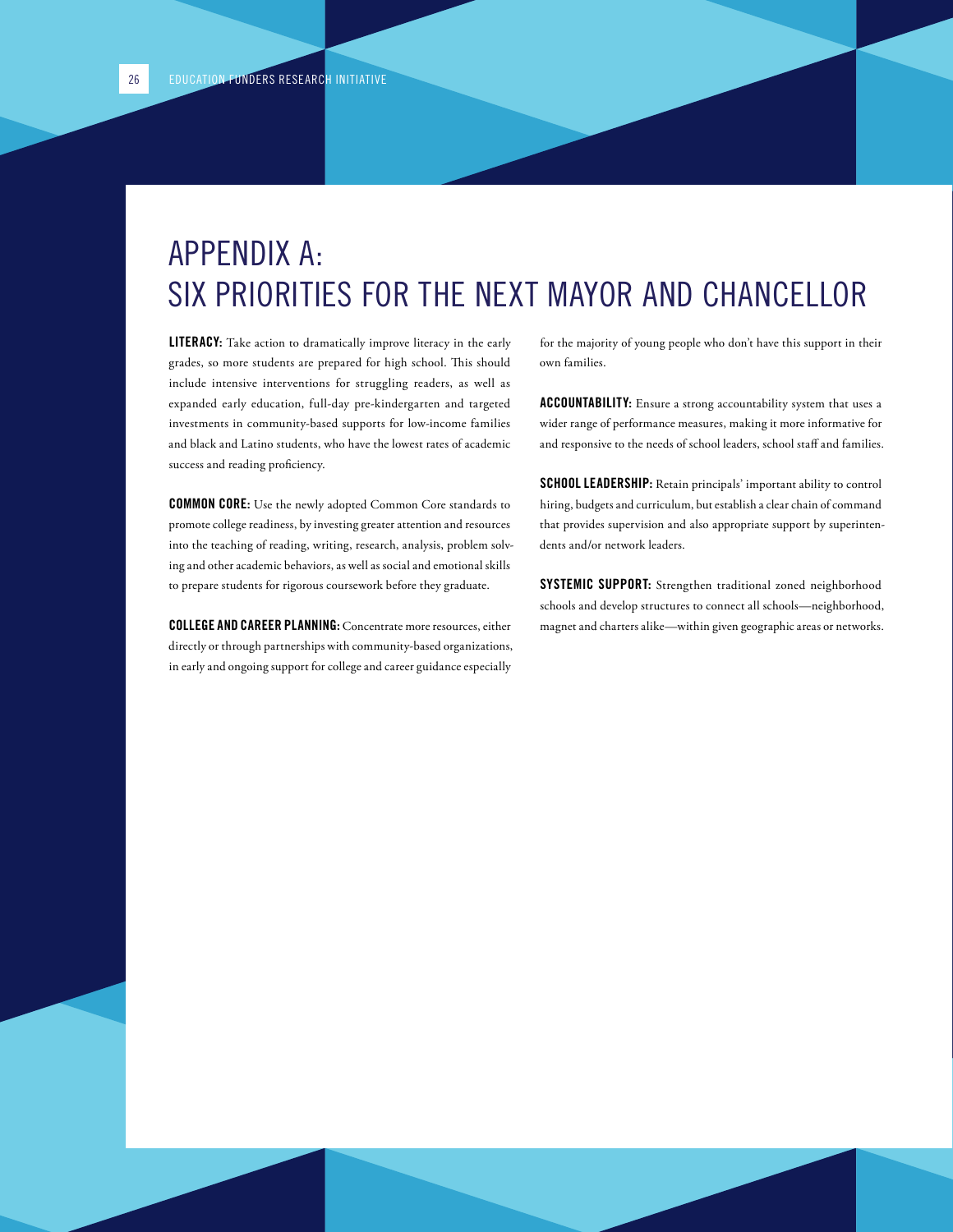# APPENDIX B: SUPPORTERS AND ADVISORS TO THE EDUCATION FUNDERS RESEARCH INITIATIVE

#### SUPPORTERS:

Altman Foundation Brooklyn Community Foundation Booth Ferris Foundation The Carroll and Milton Petrie Foundation Charles Hayden Foundation Charles T. Harris III Donors Education Collaborative Edward W. Hazen Foundation Ford Foundation Fordham Street Foundation JPMorgan Chase Foundation Leona M. and Harry B. Helmsley Charitable Trust The Pinkerton Foundation Trinity Wall Street United Way of New York City

#### ADVISORY COMMITTEE:

Claire E. Sylvan, Ed.D., Internationals Network for Public Schools Dr. David M. Steiner, School of Education, Hunter College, CUNY and CUNY Institute for Education Policy James Kemple, Research Alliance for New York City Schools James Merriman, New York City Charter Schools Center Jeff Henig, Teachers College at Columbia University Jennifer O'Day, American Institutes for Research John Rogers, UCLA's Graduate School of Education and Information Studies Joseph P. Viteritti, Hunter College, CUNY Kim Sweet, Advocates for Children Lori Chajet, CUNY Graduate Center Sister Paulette LoMonaco, Good Shepherd Services Pedro A. Noguera, Ph.D., Steinhardt School of Culture, Education and Development and Metropolitan Center for Urban Education Richard D. Kahlenberg, The Century Foundation Robert Balfanz, Johns Hopkins University Robert Hughes, New Visions for Public Schools Simone D'Souza, NYC Department of Education Stacy Ehrlich, Ph.D., University of Chicago Consortium on Chicago School Research

Warren Simmons, Annenberg Institute for School Reform